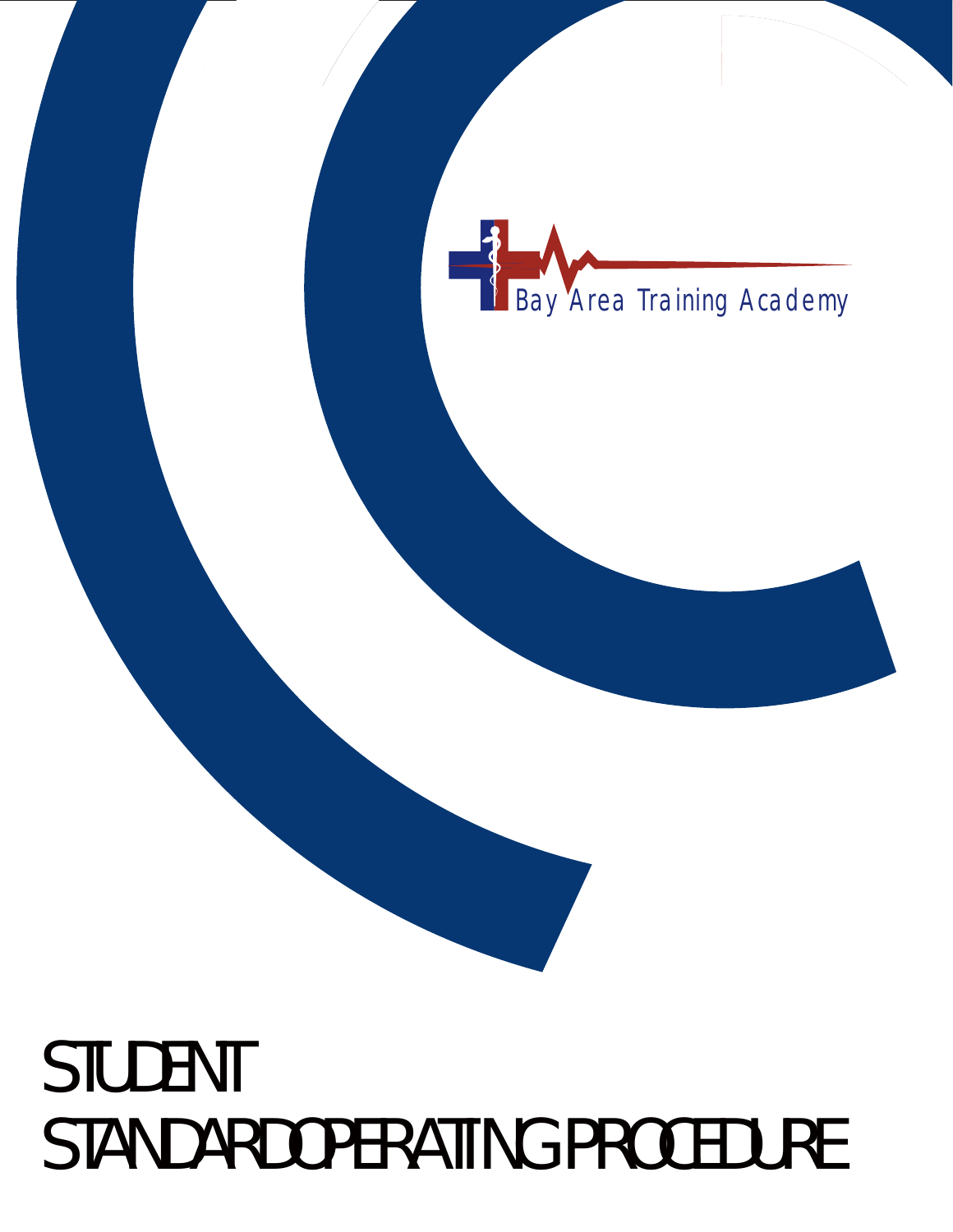

# **Student Standard Operating Procedures**

**Bay Area Training Academy (BATA)**

#### **Mission**

The mission of the Bay Area Training Academy is to supply the prospective student with all applicable knowledge required to perform efficient job duties as a pre-hospital professional. Through education, enlightenment and critical thinking, students of BATA will become leaders in their industry and can aspire to demonstrate their actions through selfless deeds and not empty words.

## **Purpose**

To prepare students to be leaders in the Emergency Medical Services Industry as trained and capable healthcare providers.

## **Objectives**

The following are the objectives of the Bay Area Training Academy course:

- Improve overall quality of Emergency Medical Technicians.
- To familiarize candidates with the roles of an Emergency Medical Technician in the health care system and enhance their clinical knowledge.
- To successfully prepare the candidate to work within the scope of practice of an EMT.
- To build a strong clinical knowledge base in the subjects of medical terminology, human anatomy, physiology, and pathophysiology.
- To enable candidates to skillfully perform the job of an EMT and provide proper Cardio-Pulmonary Resuscitation when needed.

BATA educational program will focus on the acquisition of knowledge specifically related to the treatment of the ill and injured at the basic life support level. The program will endeavor to engage students to think critically about methodologies and application of healthcare delivery to match patient symptoms. BATA operates from within and alongside Westmed Ambulance. Students will be able to use a hands-on approach to learning, utilizing real equipment in daily skills practice in order to assure competency and remain current with industry standards.

BATA's EMT program is intended for individuals who are 18 years or older, who hold a high school diploma or the equivalent, have a current Cardio-Pulmonary Resuscitation Card, and who are wanting or needing state certification and or knowledge of emergency medical services and management. Students requiring CPR certification can be enrolled in BATA's in-house program.

BATA's EMT Refresher program is intended for individuals who are 18 years or older and wanting or needing to renew State or National Certification for Emergency Medical Technician.

BATA CPR and CPR Refresher program is intended for Healthcare providers or candidates looking to hold the certification of a basic life support provider.

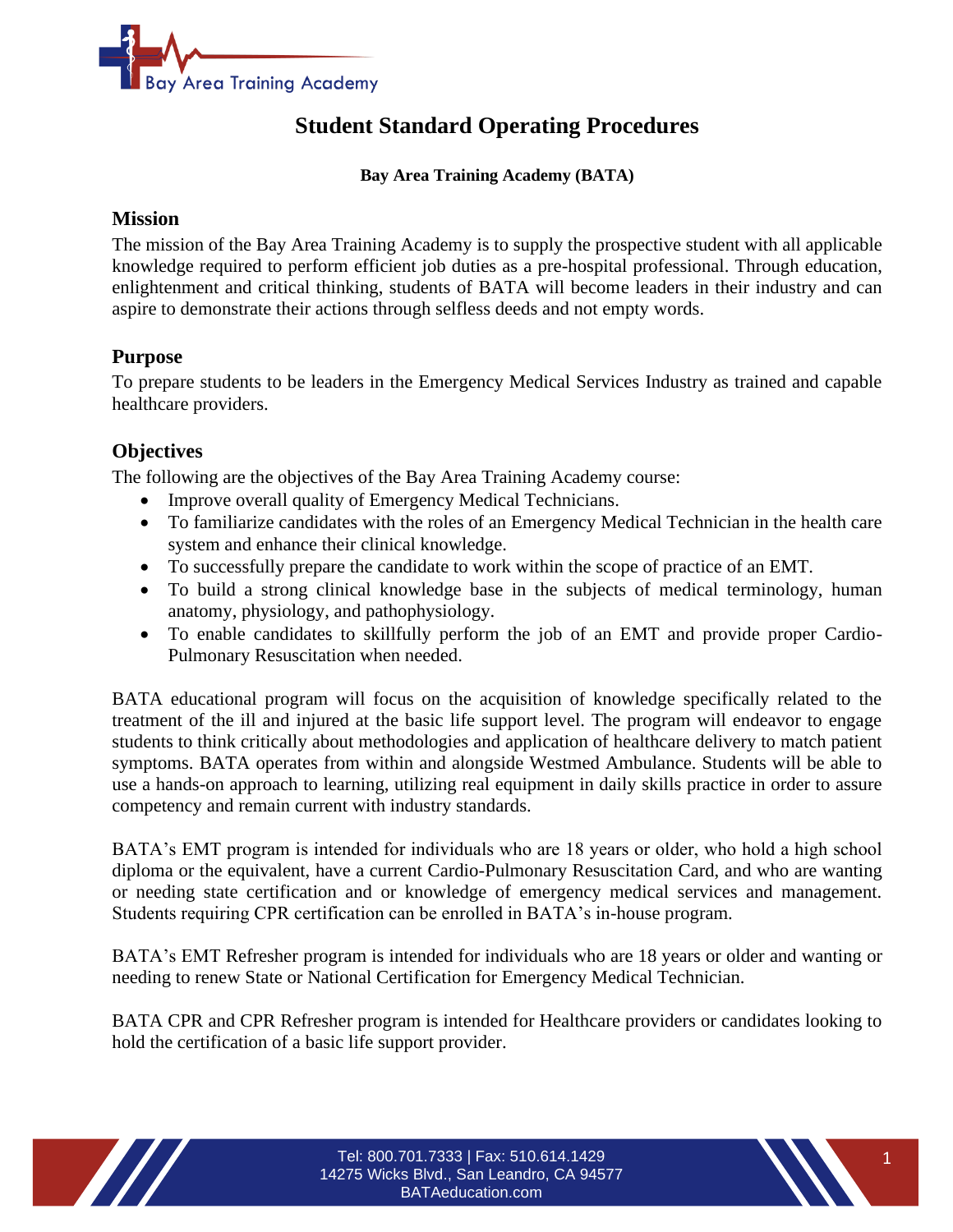

## **Admission Policies**

Bay Area Training Academy strives to provide excellent service to prospective students. They shall provide information about the school and assist students in preparing for their future. An Admissions Representative will talk to students prior to enrolling into a program, reviewing their educational and career goals. The Admissions Representative will assist students on any necessary arrangements for entrance exams or CPR verification and will assist with enrollment agreements once a student completes registration.

## **General Admissions Policies**

All prospective students shall be chosen for admission without regard to race, color, religion, gender, sexual orientation, or national origin. All admitted students must be able to read, write, and understand high school level English (all courses at Bay Area Training Academy are taught in English and no translation services are provided). All admitted students must be able to meet the physical demands of their chosen education program as well as those of the job(s) for which that program prepares them. All applicants must complete an interview with an Admissions Representative. Parents and spouses are encouraged to attend, as it gives applicants and their families an opportunity to see the school's equipment and facilities, meet the staff and faculty, and to ask questions relating to the campus, curriculum, and career objectives. Once an applicant has completed and submitted the application packet and required documentation, the school reviews the information and informs the applicant if eligible for admission. If an applicant is not accepted, all fees paid to the school are refunded. The school follows an open enrollment system.

The following criteria must be met before the student's start date:

- An applicant must be 18 years of age or older.
- Proof of high school completion/diploma, a G.E.D. certificate, or college transcripts.
- Valid Photo Identification and or Driver's License
- A valid Basic Life Support for Cardiopulmonary Resuscitation for Healthcare Providers Card provided by the American Heart Association or American Red Cross. (Issued within 2 years of course completion date.)

## **Course Attendance Policy**

Student attendance is required at all scheduled classes, including lab sessions. Due to the time constraints of an accelerated course, Tardiness in unacceptable in this program. The state requires a minimum of 170 hours of course work in order to satisfy the requirements for the State of California, therefore.

- 1. Absence Absence will be considered excused under the following circumstances: illness, death, or birth in the immediate family, and other valid reasons substantiated in writing and at the discretion of the school director. All other absences will be considered unexcused.
- 2. Tardiness Tardiness is a disruption of a good learning environment and is to be discouraged. Tardiness without legitimate reason on two occasions in one class will be considered as one unexcused absence.
- 3. Interruption for Unsatisfactory Attendance Students with three unexcused absences in any class

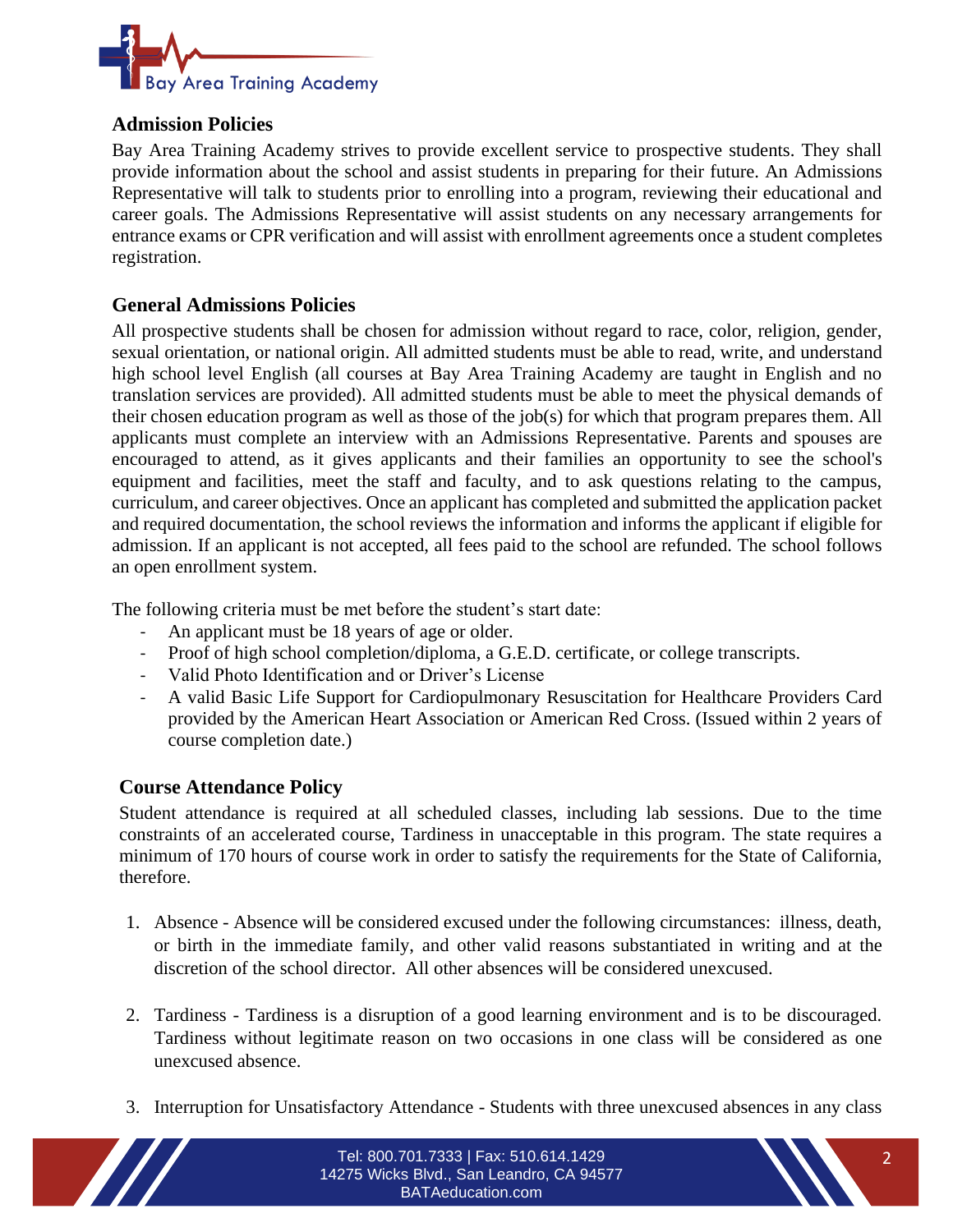

will receive written notification of Disciplinary probation for a period of one week. Any unexcused absences during such probationary period will be a cause for interruption of the student's training program.

- 4. Cutting classes Cutting of classes will be considered as unexcused absences.
- 5. Make-Up Work Make-up work may be required for any absence.
	- For up to 10 hours of instructional class time absences, the student is obligated to make up at minimum 5 hours of instructional class time by participating in another of the EMT classes at Bay Area Training Academy. All make up hours must be scheduled directly with the CEO.

• Private tutoring with a BATA Tutor is highly recommended for any student who has been absent for 10 or more hours. All processes must go through the CEO. No student will be issued a Course Completion Certificate without meeting all of the CA State Mandated Minimum Hours.

6. Leave of Absence - Written requests for leaves of absence will be considered and such leaves may be granted to students at the discretion of the school.

If a student is absent for any class session, he or she is responsible for any missed quizzes, exams, and material covered in that class session. Prompt arrival is expected at all class activities. It is the student's responsibility to sign in on the attendance roster. You are responsible when you are absent to contact a fellow student to obtain missed work. Please email nicky@bataeducation.com if you know you will not attend class.

*Note: There are no differentiations between excused or unexcused absences. They both account for total time absent from the program. All absent hours must be made up prior to the completion of the current program.* 

## **Probation and Dismissal Policies**

When a student obtains an average score of less than 80%, they will be placed on academic probation. Probation will continue for one week until the student raises the average to 80%. A student on academic probation will be required to complete additional assignments in the form of psychomotor skills testing, essay writing, presentations, written examinations and online education. The lead instructor for the Bay Area Training Academy will provide the program director with student progress reports during the third and fifth weeks and at the end of the course. If a student is found to be falling behind or below the average 80%, they will be placed on academic probation for one week and given a written agreement with an approved improvement plan. If during the next progress report week, the student is found to not make any significant change in his or her grades, they may at the discretion of the program director be dismissed from the academy.

## **Re-Enrollment Policies**

Students may be eligible to re-enroll after dismissal for unsatisfactory progress or withdrawal of the program. The school reserves the right at its sole discretion to determine if a student's behavior or inability to progress academically makes them ineligible for re-enrollment.



Tel: 800.701.7333 | Fax: 510.614.1429 3 14275 Wicks Blvd., San Leandro, CA 94577 BATAeducation.com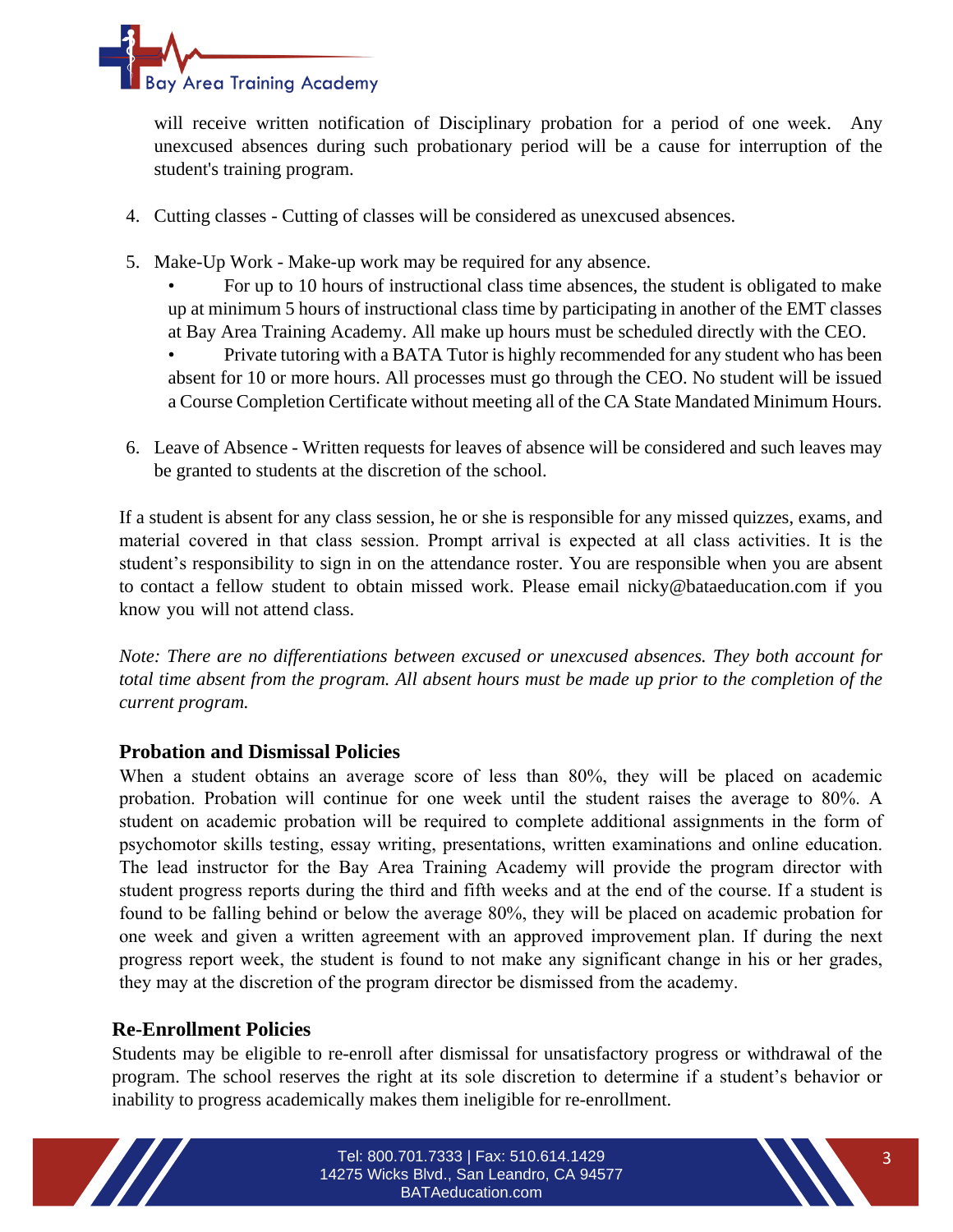

## **Tutoring for Make-up Hours**

Students who miss instructor-based classroom or lab hours which put them below the state minimum hours listed above, must contact BATA Administration to arrange for personal tutoring with a BATA instructor. Students are financially responsible for their tutoring, and the contracted tutoring rate through BATA is \$50/hr. Students may use the personal tutoring option for up to 10-hours of missed instruction only. This option is not to be used as a substitute for regular class attendance.

## **Student Code of Conduct**

This Code of Conduct is a guideline for the student's behavior and is to be applied while in the classroom, lab, hospital, fire rescue setting, or any other time the student is involved in activities during class in or around the Bay Area Training Academy or while wearing his or her uniform. In addition, the EMT Program has expectations and industry-set standards that the students will abide by. Classroom behavior is expected to be professional and adult-like. Behavior that is disruptive or dishonest will not be tolerated. Unacceptable Behavior or Conduct includes but is not limited to:

- Assault, physical harm, threat or extortion
- Disruption/Breach of peace
- Failure to obey reasonable order of faculty and or administration
- Falsification of records
- Damage or destruction of property
- Unauthorized presence or use of Academy facilities/property
- Possession of alcohol, narcotics and/or illegal drugs, drug paraphernalia
- Smoking in unauthorized areas
- Misuse of emergency equipment
- Illegal possession of weapons
- Sexual harassment, stalking
- Hazing

## **Student's Rights**

"Students have the right to learn unhindered in an environment that fosters education at all times. As a prospective student, you are encouraged to review this catalog prior to signing an enrollment agreement. You are also encouraged to review the School Performance Fact Sheet, which must be provided to you prior to signing an enrollment agreement."

Students will be evaluated on an objective academic basis and not on anecdotal or second- hand information. Students will be responsible for learning course content related material for which they are enrolled.

Students will receive information that is thoroughly prepared based on scientific research and will be responsible for retaining prepared presentations, lesson plans and activities consistent with course catalog.

Faculty will inform students of course expectations and methods for obtaining scoring information and what is acceptable for passing scores.

Students will be informed of any add/drop policy and any financial costs to the program for alteration of course curriculum.

- Students will receive graded examinations and papers in a timely fashion.
- If students have a learning disability and require specialized attention, they must inform the instructor before a grade has been issued so specialized arrangements can be made.

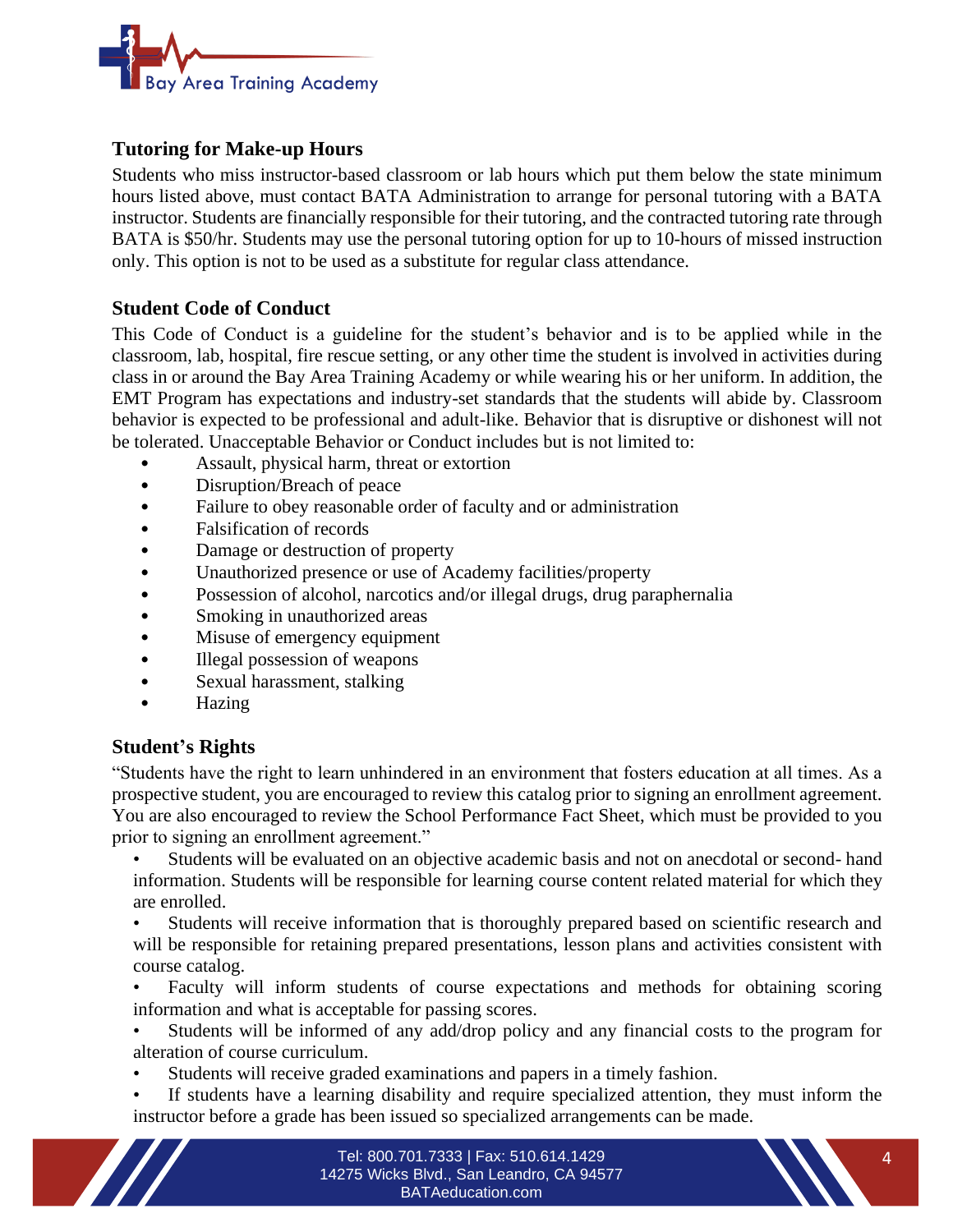

- Students have the right to meet and confer with the instructors regarding their grades. All records will be retained in accordance with state and local laws.
- Students will receive on time instructions unless an emergency exists that interrupts normal teaching hours.
- Faculty hours will be posted in order to accommodate student meetings.
- Students have the right to not be given additional work that is not approved curriculum.
- Students have the right to have their personal information retained in a secure manner and not disclosed to anyone without legitimate purposes of use of said information.
- Students will have freedom of speech.
- Students are free to organize or join associations to promote learning. Students will be free to discuss openly all questions of interest to them and to express their opinions publicly as long as they are not disruptive to other student learning or instructor teaching.
- Students and faculty have the right to safe and non-violent education all acts of aggression are not tolerated.

## **Grievances and Due Process**

A grievance may be initiated by contacting the program director via written notice, if a discrepancy has been identified. It will be the job of the program director to investigate the appeal or grievance and review all documents that relate or may potentially relate to the appeal or grievance.

If student is not satisfied with the decision, the student may appeal in writing to the Chief Academic Officer or Chief Executive Officer, who will then further investigate original grievance in an appeal and announce the final decision via written notice.

## **Disciplinary Procedure**

The Disciplinary Procedure will apply to all students who have been accepted, including provisional acceptance. At the time of admission to the program, the student must sign an acknowledgement of receipt of the Program Disciplinary Process. Disciplinary action shall be progressive in nature. Upon the first violation, the student may receive a documented verbal warning unless the violation is serious enough to warrant more serious discipline at the first occurrence. Violations may result in recommendation for program dismissal.

The Disciplinary Process is a measure taken to develop and train students of the expectations in the employment setting. Disciplinary action will provide fair treatment for the student while protecting and maintaining the effective operations and academic integrity of The Bay Area Training Academy. Students will be counseled and disciplined when he/she has violated the program rules, regulations or code of conduct or has demonstrated behavior and/or performance that do not meet the high standards expected of the program. All counseling and discipline actions will be documented in writing by the responsible staff member(s) and the student. A copy of the documentation will be kept in the student's file. Any severe violation may result in recommendation for dismissal from the program. A summary of the outcome of program violations will be provided to the Administrative Manager for student record.

## *Minor Offenses*

Use of inappropriate, indecent, and/or obscene language, use of any lewd, racial, ethnic or sexual statement or innuendo, and/or indecent gestures or conduct.

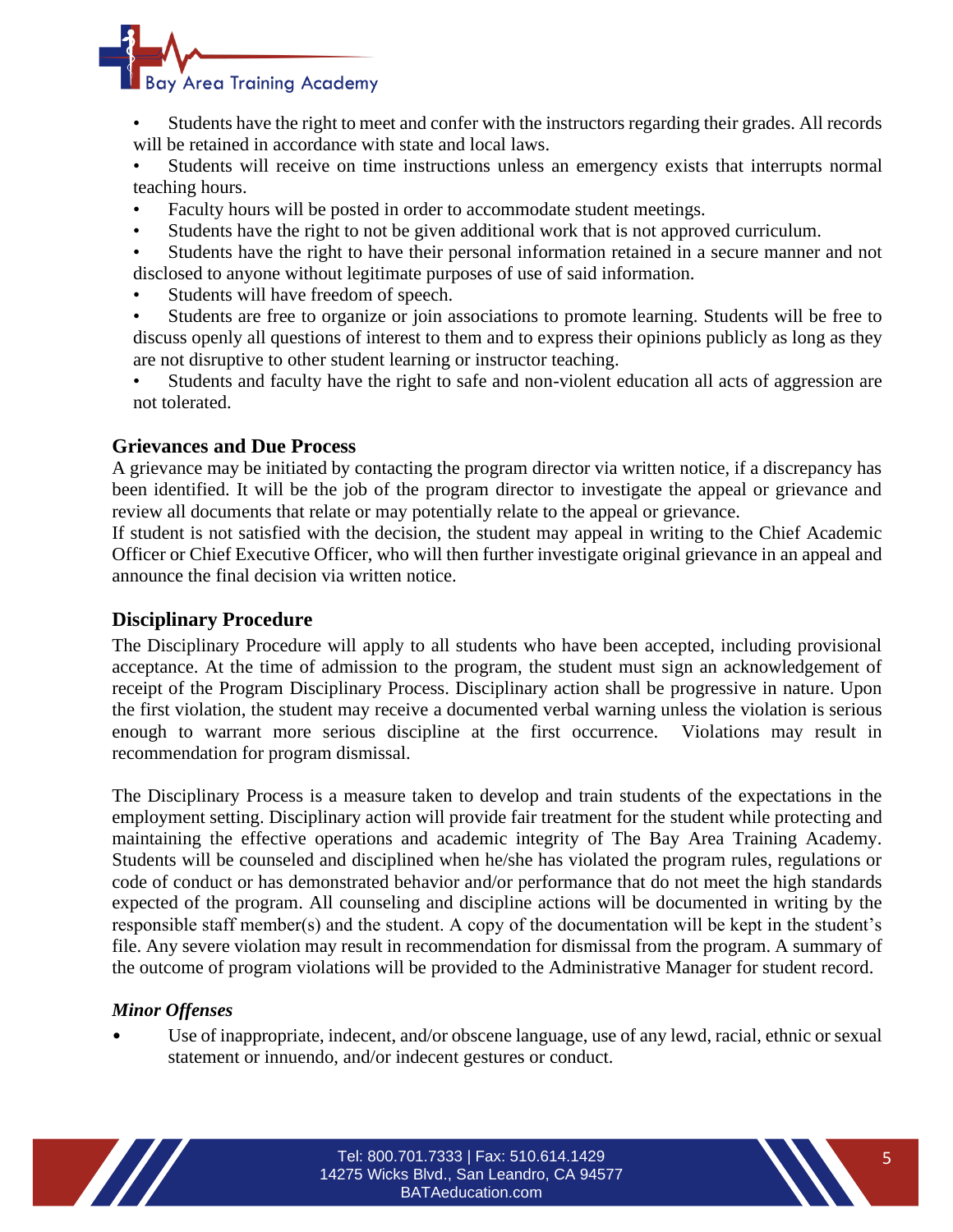

- Non-observance of the Program Dress Code and required personal grooming standards. Any debate over appropriateness of the student's attire shall be decided by the authorized instructor/preceptor, not the student.
- Failure to follow chain of command.
- Failure to act in a professional manner in all settings.
- Absences without notification for designated lecture, lab, or clinical.
- Arrive late to lecture, lab or clinical without prior notification.
- Arrive late to any scheduled test/exam.
- Smoke or chew tobacco while in classroom, lab, or clinical assignment.
- Any conduct by act or omission deemed unacceptable or inappropriate to good order and discipline.

## *Moderate Offenses*

- Commit academic dishonesty by cheating, submission of fraudulent documentation, forgery, plagiarism or falsified reports.
- Failure to report student(s) who knowingly help or are present when another student violates academic behavior standards.
- Behave with intent to detract, disrupt, endanger or harass the education of another student or students.
- Leave assigned area to include classroom, lab, or clinical setting without notifying instructor.
- Perform duties and/or skills outside the scope of practice as student.
- Unauthorized examination of a patient without an instructor or preceptor present.
- Failure to adhere to OSHA Guidelines by not properly maintaining Body Substance Isolation (BSI) and/ or proper utilization of Personal Protective Equipment (PPE).
- Disrespectful, insolent, or abusive conduct directed at staff, instructors, guest speakers, visitors, or clinical staff. Any dispute between a student and clinical staff will be settled by program staff, not the student.
- Use of electronic devices to include, but not limited to cellular telephones, IPOD, MP3 while in classroom, lab, or clinical without prior consent on an instructor. All cellular phones must be set in the 'off' or 'silent' mode.
- Be removed from a clinical site at the request of an affiliated hospital or fire rescue department due to affective behavior issues.
- Wearing any BATA logo or school emblem while drinking alcohol or participating in any other inappropriate student behavior.
- Behavior deemed inappropriate by any LEAD Instructor, or Program Director.

*Severe Offenses*

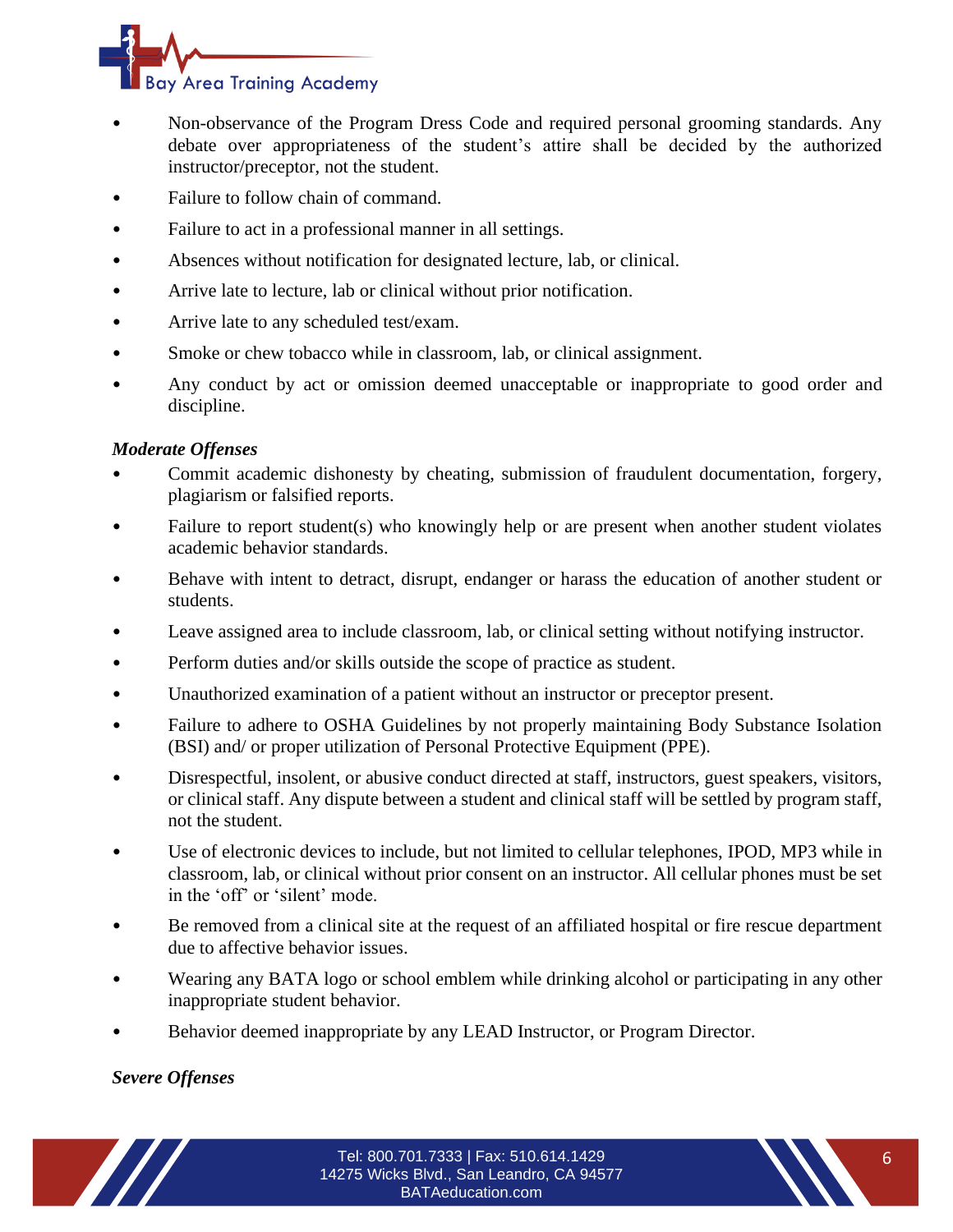

- Fail to notify program director/manager within 72 hours of any arrests while enrolled in the program.
- Fail to notify program director/manager of any status change in licensure required during enrollment in the program.
- Possess, or be under the influence of, any controlled substances or alcohol while in the classroom, lab, or clinical settings, except for those substances prescribed by a physician and documented by prescription.
- Possess drug paraphernalia.
- Failure to submit to drug screen by given deadline while enrolled in program.
- Possess any guns, knives, or other lethal weapons while in the classroom, lab, or clinical rescue settings.
- Fraudulent and/or unauthorized use of the academy name/logo.
- Perform skills on which the student has not yet be designated competent in skills lab and signedoff by instructor.
- Failure to comply with Health Insurance Portability and Accountability Act (HIPAA).
- Dismissal from clinical site due to one following but not limited to: compromise of patient safety, abandonment of assignment, insubordination, and or violation of clinical facility policy.
- Failure to adhere to program accreditation standards or state statute requirements.
- Any conduct perceived to be sexual harassment or hostile work/learning environment.
- Conduct which threatens or endangers the health or safety of others, assault, threat, extortion and physical altercation (fighting).
- Misuse of program property to include intentional damage or destruction of property.

## **Due Process**

A grievance may be initiated by contacting the program director via written notice, if a discrepancy has been identified. It will be the job of the program director to investigate the appeal or grievance and review all documents that relate or may potentially relate to the appeal or grievance. If student is not satisfied with the decision, the student may appeal in writing to the Chief Academic Officer or Chief Executive Officer, who will then further investigate original grievance in an appeal and announce the final decision via written notice.

## **Temporary Suspension**

A temporary suspension may be imposed when the program director designee determines that the student's continued presence on campus or any Academy related activity or class constitutes an ongoing danger to persons or property or ongoing disruption or threat to the educational process. A suspension will be imposed for all students who have been dismissed from their clinical site pending the outcome of the informal or formal hearing. Notice of temporary suspension will be provided to the student verbally in order to become effective immediately. Within one business day of verbal notification, written notification will be delivered to the student's email address within three (3) business days to the address of record.



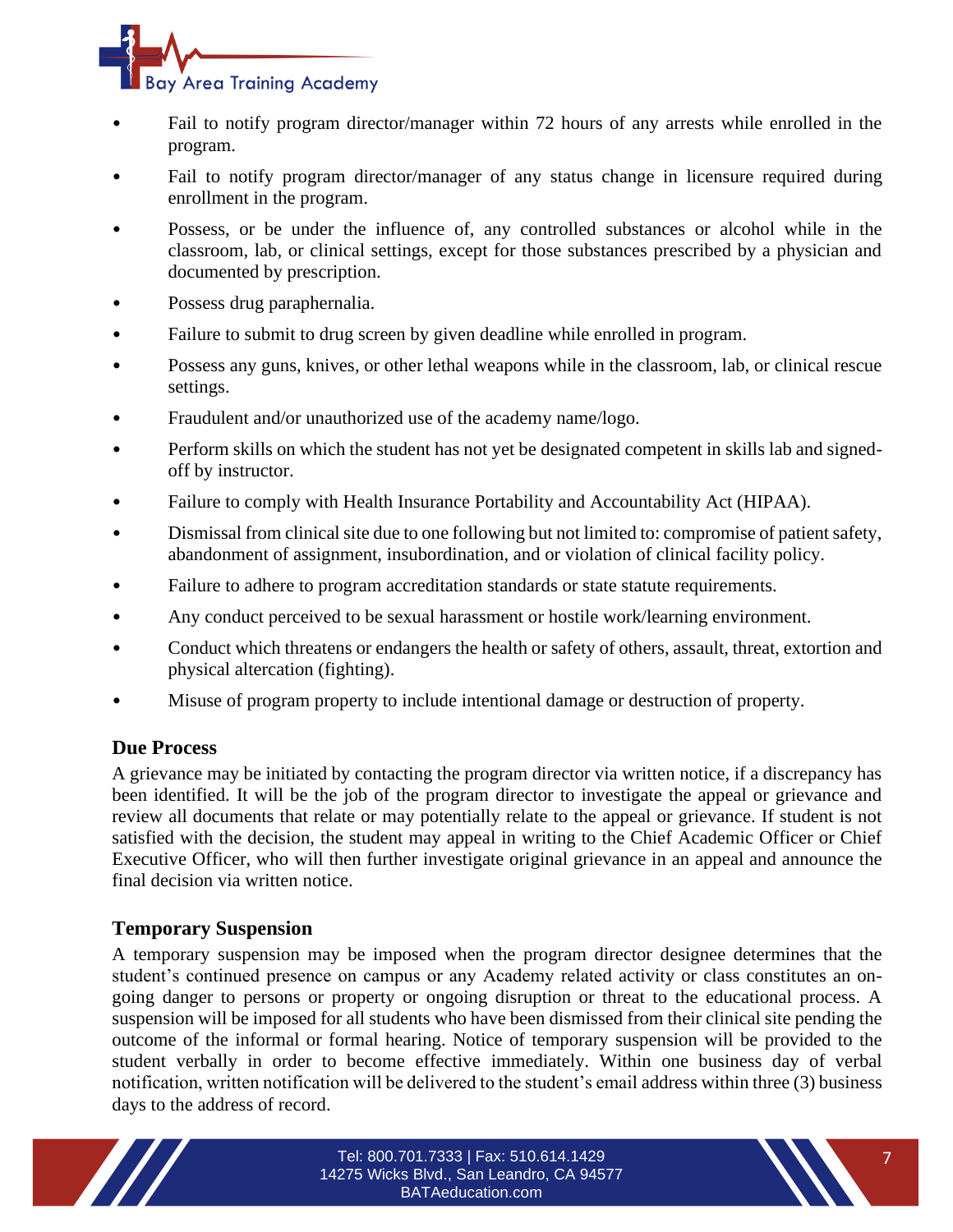

Sanctions that may be imposed by the Program Director include, but are not limited to:

- **Dismissal**—mandatory, immediate separation from the program with no promise for future readmission
- **Suspension**—mandatory immediate suspension from the program for a period of time as specified in the sanctions
- **Disciplinary probation**—notice that behavior in violation of code of conduct; subsequent violation may result in suspension or dismissal
- **Disciplinary warning—notice the behavior is inappropriate and further issues will result** in more permanent and formal sanctions
- **Restitution**—imposed for offenses involving damage to, destruction of, or misappropriation of property in which the student agrees to restitution which may mitigate further action
- **Other—written apologies, revocation of privileges, counseling or community service**

# **Children Attending Classes Policy**

As a courtesy to other students and the learning process, students may not bring children with them to class sessions. Health and safety concerns prohibit children from accompanying adult students in any lab, shop, office, or classroom or other Academy facility where potential hazards exist. If a child-related emergency requires absence from class, contact the instructor as soon as possible to determine other options.

# **Faculty Requirements and Course Offering Structure**

## *EMT Academy*

Lecturers must have one of the below listed teaching standards consistent with Alameda County Emergency Medical Agency's standards which are the following:

- California State Fire Marshal (CSFM) "Fire Instructor 1A and 1B"
- National Fire Academy (NFA) "Fire Service Instructional Methodology" course or equivalent
- A training program of at least 40 hours of teaching methodology that meets the U.S. DOT/National Highway Traffic Safety Administration 2002 Guidelines for Educating EMS Instructors, such as the EMS Educator course of the National Association of EMS Educators

Teaching Assistants and skills instructors will be required to have the following credentials in order to instruct.

- **Experience**: Two years of education, training or experience in the field of emergency medicine.
- **Licenses/certificates**: California Emergency Medical Technician State Card and BLS/CPR provider card.

The student to instructor/skills instructor ratio is dictated by the Alameda county Emergency Medical Services Agency. This agency monitors and ultimately grants teaching authority to BATA.

## *American Heart Association Classes (CPR and CPR Refresher)*

All American Heart Association (AHA) Classes (CPR) will conform to the guidelines set forth by the AHA. The AHA has and enforces strict guidelines on the qualifications of the instructors, the equipment used, the student teacher ratio, the official videos shown and the written examination passing scores and

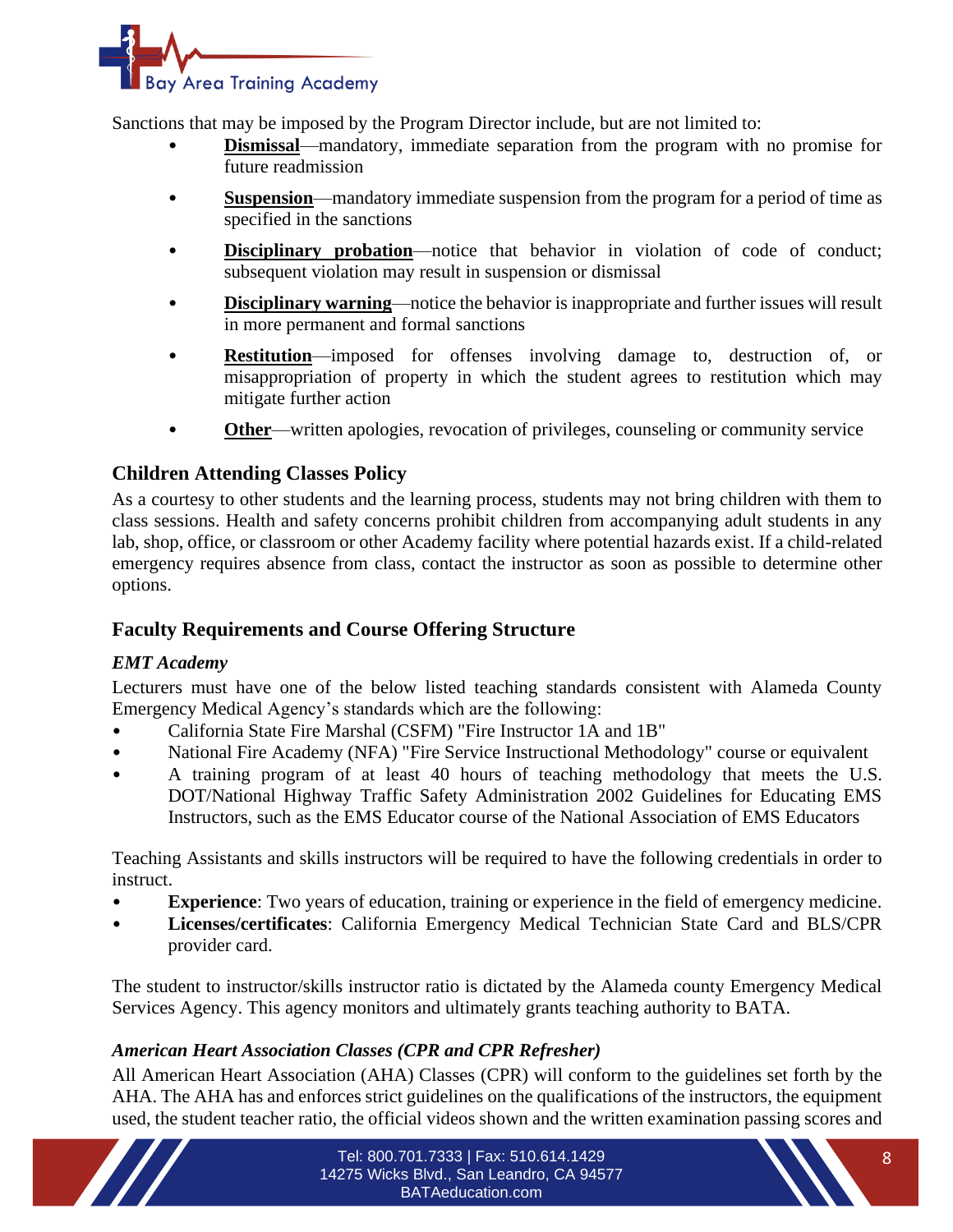

the issuance of certification. All instructors must hold a valid and current AHA Instructor card for the course he or she will teach.

Student to Faculty ratio: The training center or site coordinator directly supervises all classes held for CPR. There shall be no more than 1 instructor to 3 manikins to 3 students, for a total of 1 instructor to 9 students.

During skills testing scenarios, one instructor is allowed to complete a testing station at a time with a maximum of two students.

## **Description of Learning**

#### *EMT Program*

The EMT program will be divided into two separate parts: Didactic and skills sessions. Different levels of instruction will occur during these sections of the course and therefore may have different instructors. During Didactic sessions, formalized lecture will occur which will include one instructor. The formalized lecture is designed to educate students on clinical knowledge. The Skills session is designed to incorporate psychomotor application of emergency skills such as assessments, interventions and the use of clinical equipment. Student to instructor ratio will be maximum 10 students to 1 instructor.

The program will closely follow the textbook "Emergency: Care and Transportation of the Sick and Injured 11th Edition" by Andrew Pollack. Each chapter incorporates a learning review and practice examination in order to fully prepare the new student for upcoming examinations. Additionally, students will be granted access to JB Learning's online media-rich review materials. Students can use this site to review key information from the previous day's lecture and increase understanding of difficult topics, quiz their understanding on chapters, and remediate in areas of needed review. This site is also used to take in class exams and quizzes and for the student to check grades. For this reason, it is essential that the student has access to a device that can browse the internet each day of class.

EMT students will be introduced to and familiarized with over 50+ pieces of medical equipment, which includes but is not limited to:

- Ambulance and support vehicles
- Airway management devices
- Backboards and spinal immobilization supplies
- Bleeding Control and Shock Treatment supplies
- Bag valve masks
- **Kendrick Extrication Devices**
- Portable gurneys
- Oxygen cylinder and delivery devices
- Sager and Hare mid shaft femur fracture splints
- Safety helmets and equipment
- Scoop Stretchers
- Stair Chairs
- Obstetrical kits
- **Infection Control kits**
- Triage Supplies
- Automatic External Defibrillator (Trainer) AED



Tel: 800.701.7333 | Fax: 510.614.1429 14275 Wicks Blvd., San Leandro, CA 94577 BATAeducation.com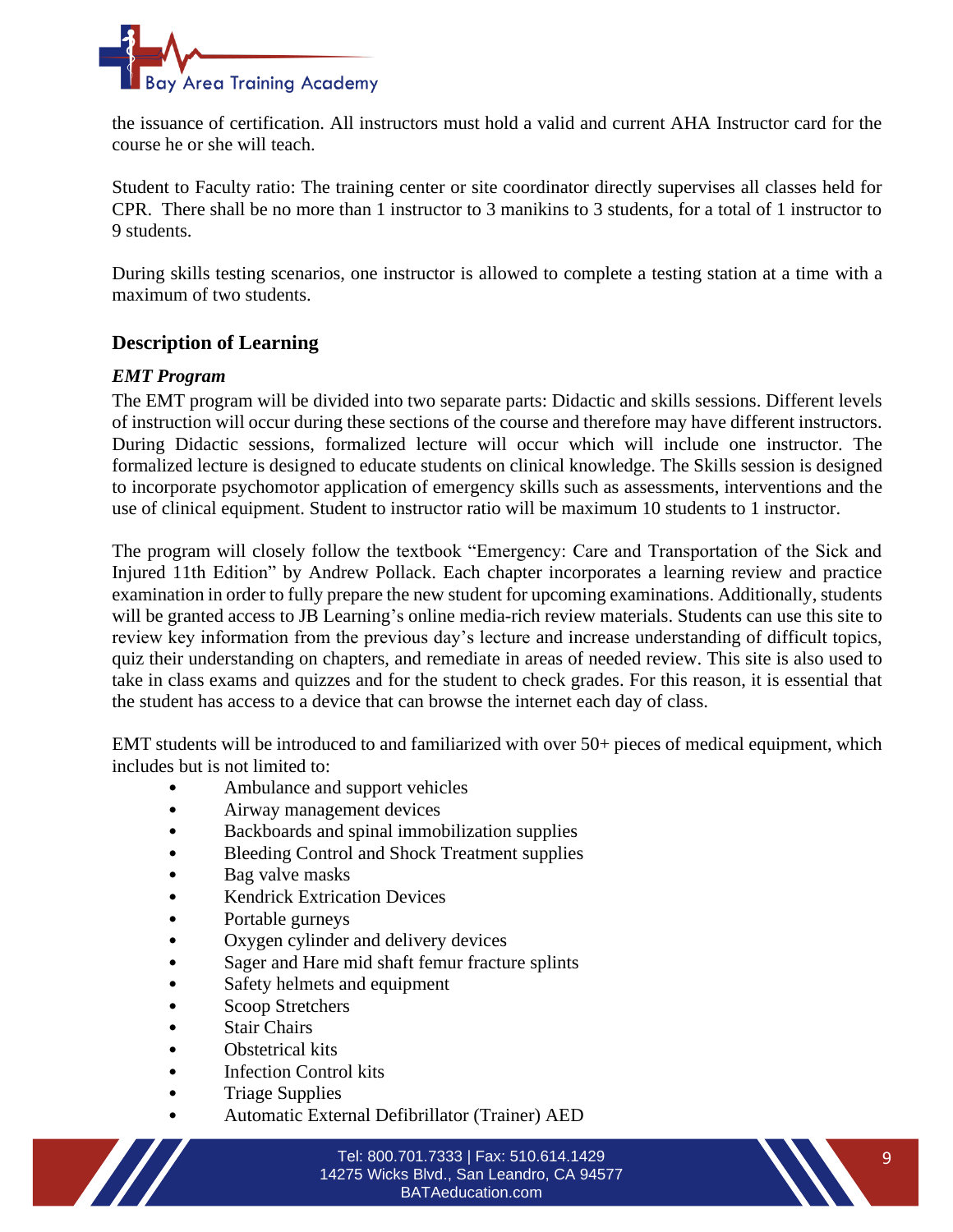

## *Description of skills*

Skills will be carefully evaluated by proctors who have professional experience in the hands-on delivery of these specific clinical skills. These skills will be measured against the National Registry of EMT Standards to assure competency and safety. Students will be continually required to demonstrate proficiency in rendering a clinical skill to a proctor so as to acquire mastery of the skill upon graduation of the program.

The following skills will be evaluated during the class for proficiency, professionalism, and knowledge:

- Bleeding Control Shock Management
- Childbirth
- Clinical Shift Evaluation
- Comprehensive Adult Assessment
- Comprehensive Pediatric Assessment
- Joint Immobilization
- Long Bone Splinting/Immobilization
- Spinal Immobilization for Seated and Supine Patient
- Traction Splinting
- BVM Ventilation of an apneic adult patient
- Cardiac Arrest/AED
- Medical Assessment
- Trauma assessment
- Oxygen Administration

## *Competency*

As lectures and skills lab are completed, clinical skills will be graded, collected, and weighed against a course average to ensure the student has gained competency on corresponding chapters and benchmarks.

For successful course completion (to graduate), students must:

- Complete all examinations with a cumulative minimum score of 80%
- Actively participate in the classroom discussions during classroom lectures
- Actively participate in the skills stations and obtain passing scores of 80% with all skills simulations during the classroom portion
- Successfully display acceptable affective domain in all simulations
- Successfully display clinical competency in all simulations
- Successfully display clinical competency in use off all clinical equipment
- Have no more than three excused absences
- Attend clinical ambulance rotations
- Display school uniform at all times

## *American Heart Association; CPR, CPR Refresher Course*

BATA is a current American Heart Association training site, allowed to operate through its parenttraining center (TCC). BATA instructors use a combination of hands on psychomotor training, clinical education, and scenario testing in order to assure competency in the student. All CPR courses shall be taught in strict adherence to the guidelines set forth by the American Heart Association. Learning will

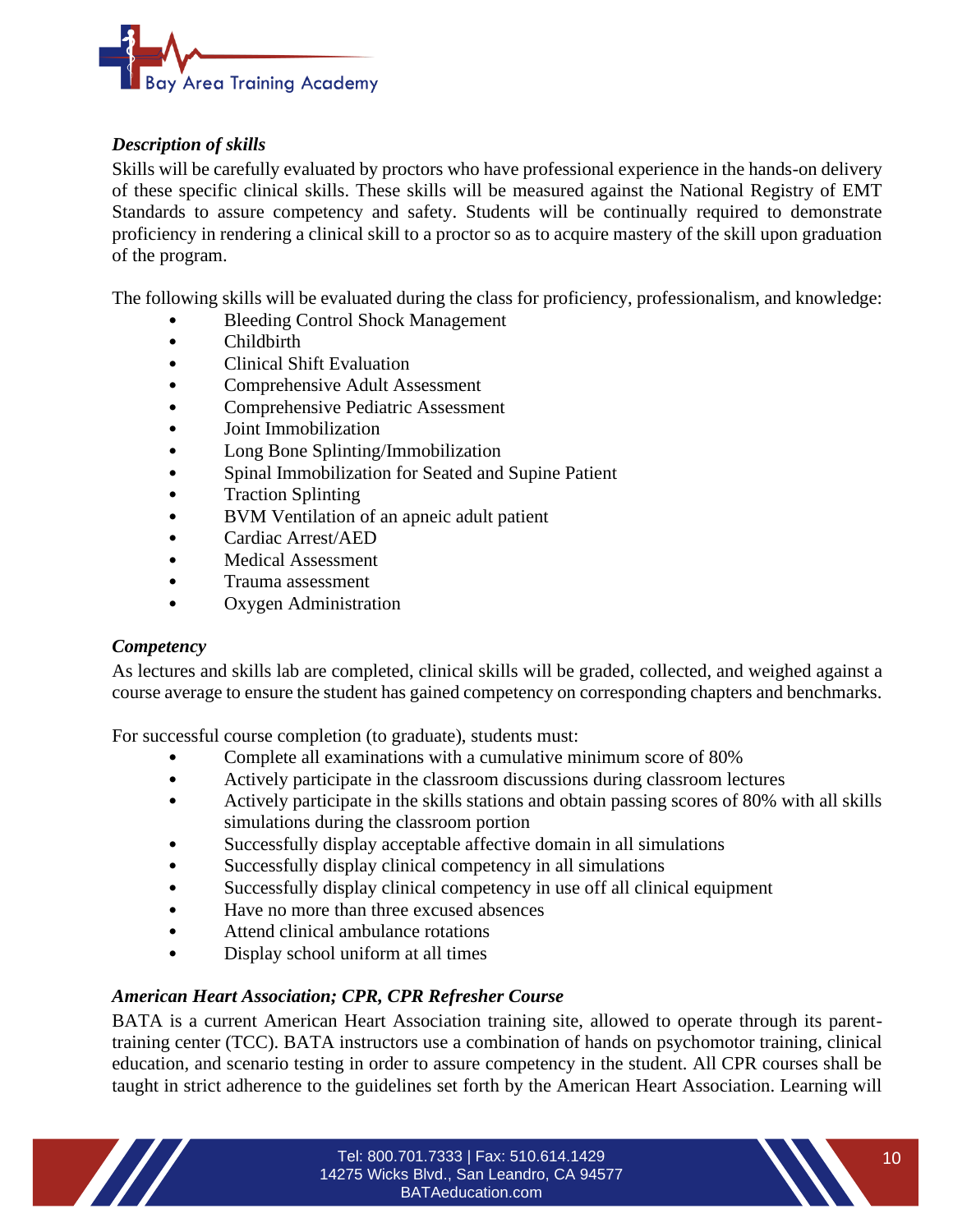

occur via instructor led videos, discussions skills testing, and lastly demonstrating proficiency for an instructor and an 84% pass score on the final exam.

## *Description of Skills (CPR)*

Skills, which are required to be taught for AHA CPR certification, contain the following.

- Science from the 2010 American Heart Association Guidelines for CPR and ECC
- Critical concepts of high-quality CPR and high-performance teams
- The American Heart Association Chain of Survival
- 1- and 2-rescuer CPR and AED for adult, child and infant
- Differences between adult, child and infant rescue techniques
- Bag-mask techniques for adult, child and infant
- Rescue breathing for adult, child and infant
- Relief of choking for adult, child and infant
- CPR with an advanced airway
- 1-and-2-Rescuer Adult BLS (includes CPR w/pocket mask, AED use and use of a bagmask device)
- 1-and-2-Rescuer Infant BLS (includes CPR w/pocket mask and use of a bag-mask device)

## *Competency (CPR/CPR Refresher)*

As lectures and skills lab are completed, clinical skills will be graded, collected, and weighed against a course average to ensure the student has gained competency on corresponding chapters and benchmarks.

For successful course completion (to graduate), students must:

- Complete the exam with a minimum score of 84%
- Actively participate in the discussions during the classroom portion
- Actively participate in the rescue breathing skills station and cardiac arrest case simulations during the classroom portion
- Pass the skills tests in 1- and 2-rescuer child BLS with AED and 1- and 2-rescuer infant BLS

## **Americans with Disabilities Act - Allowable Accommodations**

The Americans with Disabilities Act (ADA) of 1990 has implications that pertain to licensure or certification. The law permits testing that requires the use of sensory, manual or speaking skills where the tests are intended to measure essential functions of the profession. For example, an applicant with reading difficulties is still required to take a written exam because the ability to read is an essential skill in EMS. Exams are designed, at least in part, to measure the student's ability to read. Additionally, performing a skill within established time frames is required because speed of performance is an integral part of patient care. Both the ability to read and the ability to perform skills within time frames are essential functions for an EMS provider. Therefore, in EMS, a person with a disability may not be granted accommodations for written exams and must pass the skills tests within established criteria. Accommodations granted during the course are in no way guaranteed or reserved for the national certification exam as the NREMT is a separate entity.

The following specific points pertain to those involved in EMS training and education programs:

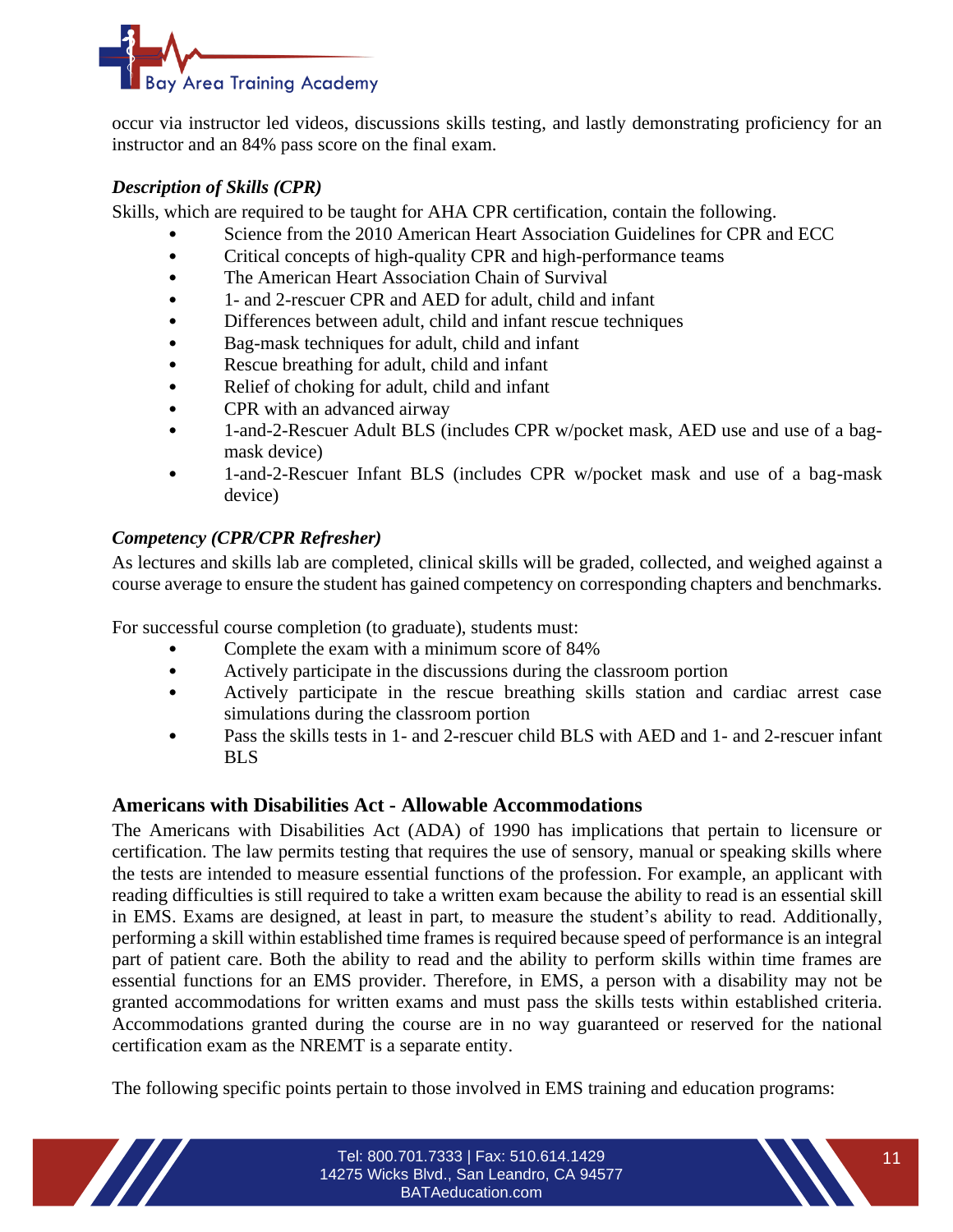

- Students cannot be discriminated against on the basis of a disability in the offering of educational programs or services.
- There can be no accommodation during screening, evaluation or course examinations that will compromise or fundamentally alter the evaluation of skills that are required to function safely and efficiently in the profession.

Accommodations that will not be granted include but are not limited to:

- 1. Extended time
	- Patients would suffer due to life threatening conditions in emergency situations if treatment were delayed.
	- Students with documented accommodations will be allowed a maximum of time and onehalf to complete written exams.
- 2. Oral proctoring of exams
	- The ability to read and understand English print is an essential function of the profession, and written exams are designed, at least in part, to measure that ability.
- 3. Independent testing outside of class
	- Students may be permitted a private space to take the exam.
	- Refer to the written examination policy of missed exams due to excused absences.
- 4. Additional explanation of test questions
	- Exam questions are designed to challenge the student to think critically about what the question demands of them. These questions prepare students for the national examination.

Due to the critical nature of the tasks needed in emergency situations, accommodation requests are considered very carefully, on a case by case basis. The safety and welfare of the community must be insured while providing full protection of the certification applicant's rights. The main criteria for the accommodation being requested to be considered, is: can this individual perform the essential functions of the EMT safely and efficiently with this accommodation?

# **Prerequisites to becoming an EMT**

To qualify for EMS certification or licensure an individual must successfully complete a State approved course and achieve competency in each of the psychomotor skills. In addition, the individual must achieve a passing score on the state or national written certification or licensure examination. EMS personnel must be at least 18 years of age. Generally, the knowledge and skills required show the need for a high school education or equivalent. EMS personnel must have the:

- Ability to lift, carry and balance up to 125 pounds (250 pounds with assistance)
- Ability to communicate verbally via telephone and radio equipment and interpret written and oral instructions
- Ability to use good judgment and remain calm in high-stress situations
- Ability to work effectively in an environment with loud noises and flashing lights
- Ability to function efficiently throughout an entire work shift
- Ability to calculate weight and volume ratios and read small print, both under life threatening time constraints

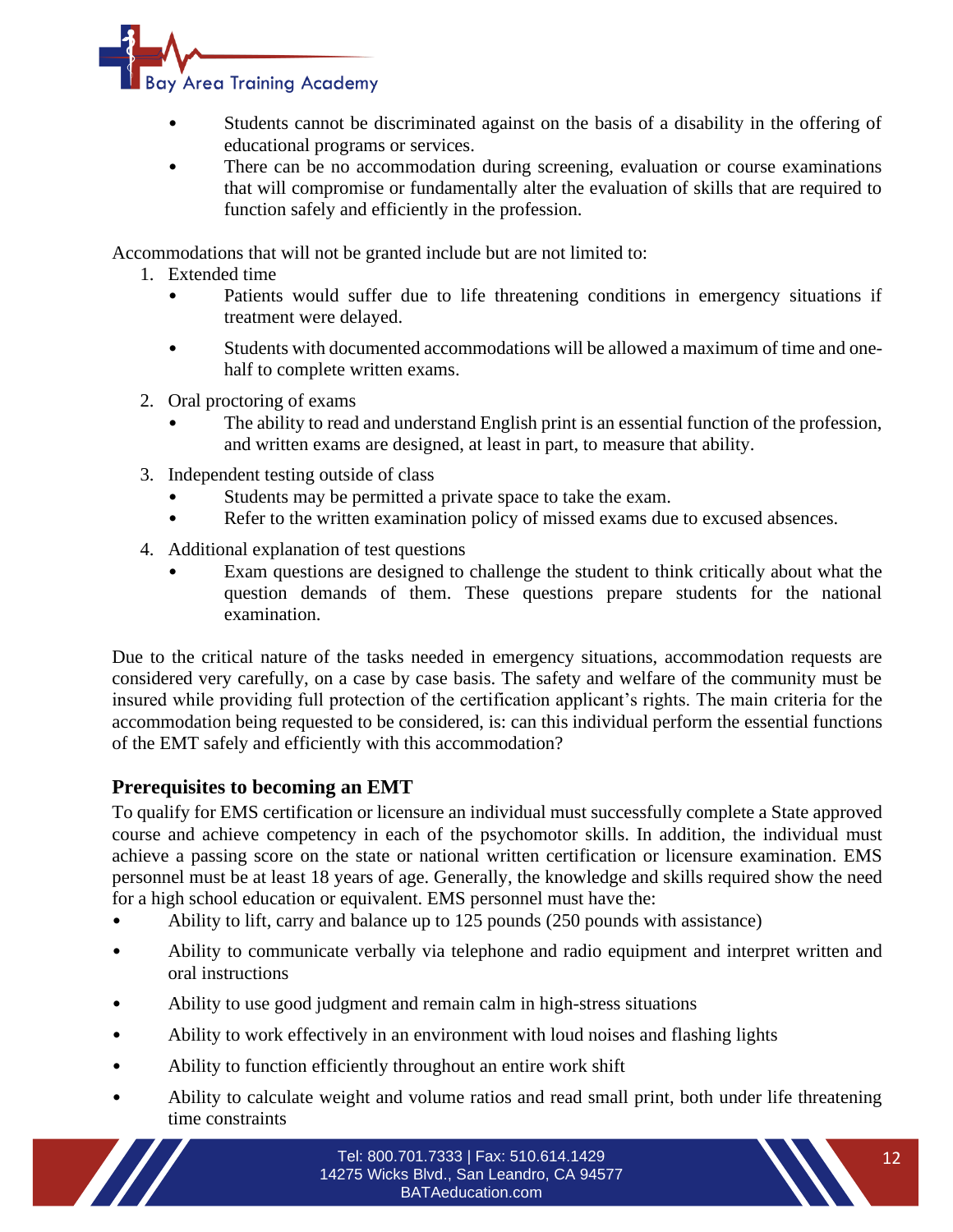

- Ability to read and understand English language, manuals, road maps, and the ability to accurately discern street signs and address numbers
- Ability to interview patient, family members and bystanders
- Ability to document, in writing, all relevant information in prescribed format in light of legal ramifications of such
- Ability to converse in English with coworkers and hospital staff as to status of patient.

EMS personnel should possess good manual dexterity, with ability to perform all tasks related to highest quality patient care. Ability to bend, stoop, and crawl on uneven terrain and ability to withstand varied environmental conditions such as extreme heat, cold, and moisture is vital. The ability to work in low light, confined spaces, and other dangerous environments is required.

For more information on the Americans with Disabilities Act, call the California Commission on Disability Access by phone at (916) 319-9974 or by email at Email: ccda@ccda.ca.gov.

# **Discrimination and Harassment**

BATA is committed to maintaining a work and educational environment free of discrimination and harassment. Any student who alleges discrimination and/or harassment in any programs should contact their lead instructor and/or Program Director for immediate and appropriate attention and resolution.

# **Rules and Policies**

All Bay Area Training Academy Rules and Policies will be adhered to while enrolled in any of the school's programs. The rules of BATA as well as the rules at each Hospital and/or Fire/Rescue agency site shall be followed. Failure to follow rules and policies may result in immediate dismissal from the EMS program. A student is expected to:

- To adhere to all rules and policies expressed on this document.
- Know how to contact the administrative staff and faculty regarding any questions or concerns.
- Be on time to designated clinical site.
- Complete all assigned work and turn it in within the assigned time period.
- Report on time to class dressed in appropriate uniform, with proper identification, and all required equipment.
- Listen to and follow all verbal or written instructions given by any instructor.

# **Clinical Experience / Ride Along Guidelines & Expectations**

ALL CLINICAL HOURS ASSIGNED ARE REQUIRED. Bay Area Training Academy EMT Program assigns clinical time to meet State, National, and Department of Transportation guidelines. Clinical dates and times may be changed at the discretion of the clinical coordinator and not the student. Clinical hours will vary based upon the clinical setting.

# *Preceptor / Evaluator / Instructor Authority*

It is understood that the Preceptor/Evaluator/Instructor is in charge of the Ambulance and/or Medical Facility and all components of the clinical situation. The student is required to comply with the direction given by the Preceptor/Evaluator/Instructor. Failure to do so may result in disciplinary action up to and including dismissal from the EMS Program. While participating, the student is acting under the medical

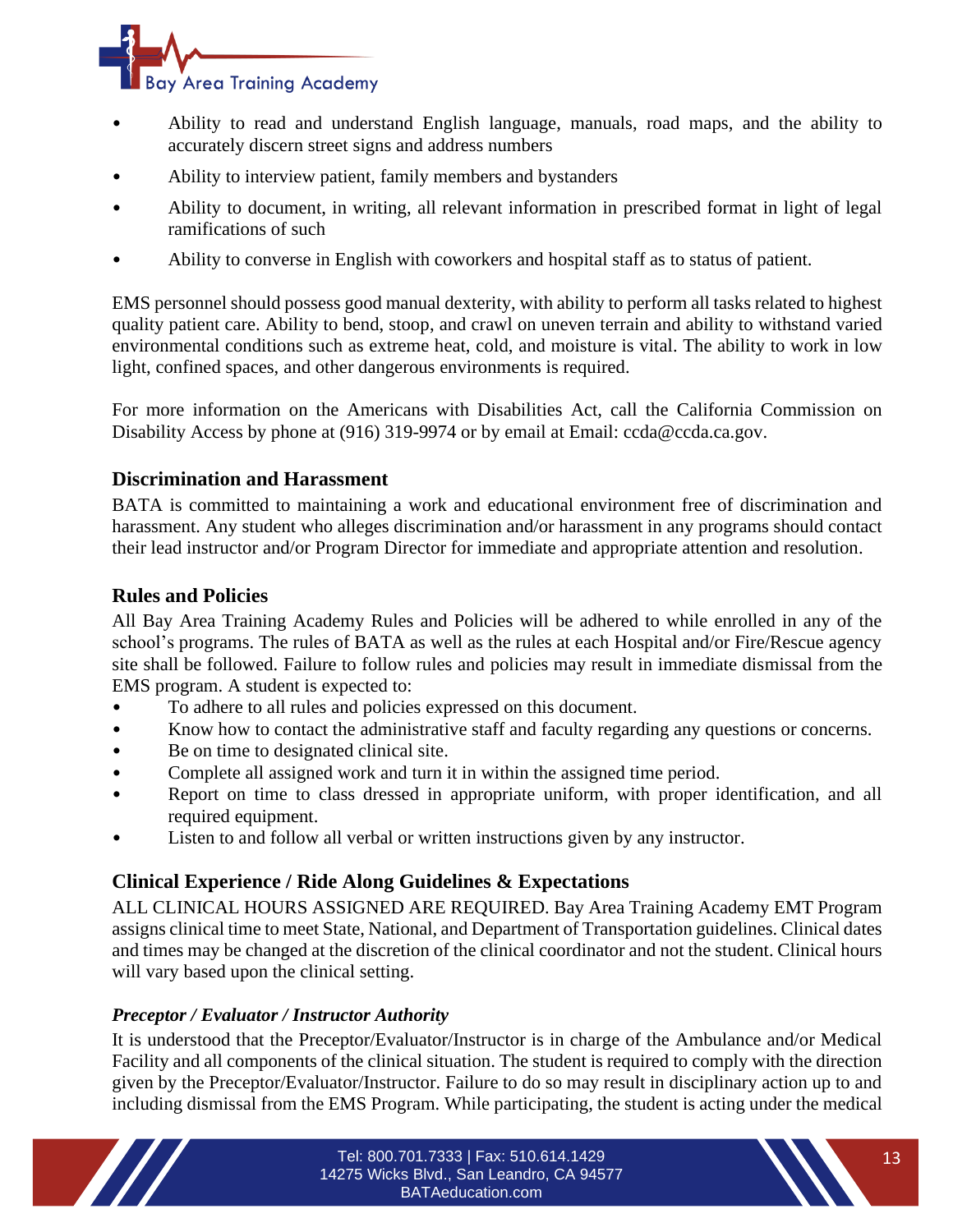

license of the preceptor/evaluator/instructor, and so any direction given to the student must be obeyed fully and immediately.

## *Clinical absence/tardiness*

All clinical experience time missed for any reason must be made up at the discretion of the faculty. Students must notify the administrative manager of expected absence at least 24 hours before the experience is scheduled to begin. All absences, tardiness, and reasons for rescheduling will be documented in the student's file. Any major illness or injury will require a doctor's release with NO clinical restrictions to return to clinical sites. The doctor's release is required for the protection of the student as well as our patients.

- Attendance at clinical rotation is required in order to cultivate and master the knowledge, skills, and abilities necessary as an EMT. In addition, State and National standards require a minimum number of hours for completion. No more than two absences/reschedules will be permitted. All absences, tardiness and reasons for rescheduling will be documented in the student's file.
- No student should be late for clinicals. In the event a student is late two or more times, the student may be required to repeat the clinical experience and the tardy will be reflected as missed time on the final clinical grade.

## *HIPAA/Confidentiality/Orientation*

Federal Law, 45 CFR Parts 160¬164, requires specialized training regarding patient privacy and security. All Health Care Providers must complete HIPAA privacy training. BATA students will complete initial HIPAA training prior to initial clinical rotations and will continue to receive education related to HIPAA in the programs' curricula. Any violation of the privacy requirements may result in immediate dismissal from the EMS program. When completed during the classroom lectures, students will have several acknowledgement forms to sign and return to the program director. No student may begin a clinical rotation until ALL paperwork is signed and turned in to instructor.

## *Threat to health, safety or welfare of a patient/client during clinical settings*

Any student who poses an immediate threat to the health, safety or welfare of a patient, and/or is involved with patient/client endangerment or harm, may be suspended and/or exited from a clinical setting/situation upon approval of the coordinator, faculty, and/or Program Director. Criteria are included in the clinical evaluation tool used in the EMS programs. Behavior that threatens the health, safety or welfare of a patient/client or clinical faculty/site may result in the student being exited from the EMS program per faculty, coordinator and/or Program Director recommendation.

## *Clinical evaluation*

- Will be based upon the student's ability to meet the course and clinical objectives.
- Habitual tardiness and/or absences may result in a clinical grade of unsatisfactory and failure of the course as determined by the EMS faculty and Program Director.
- Make-up assignments will be determined by the clinical instructor and EMS faculty.
- Students tardy more than 15 minutes without notifying the clinical instructor and/or preceptor may be sent home. This will be considered a clinical absence.



Tel: 800.701.7333 | Fax: 510.614.1429 14 14275 Wicks Blvd., San Leandro, CA 94577 BATAeducation.com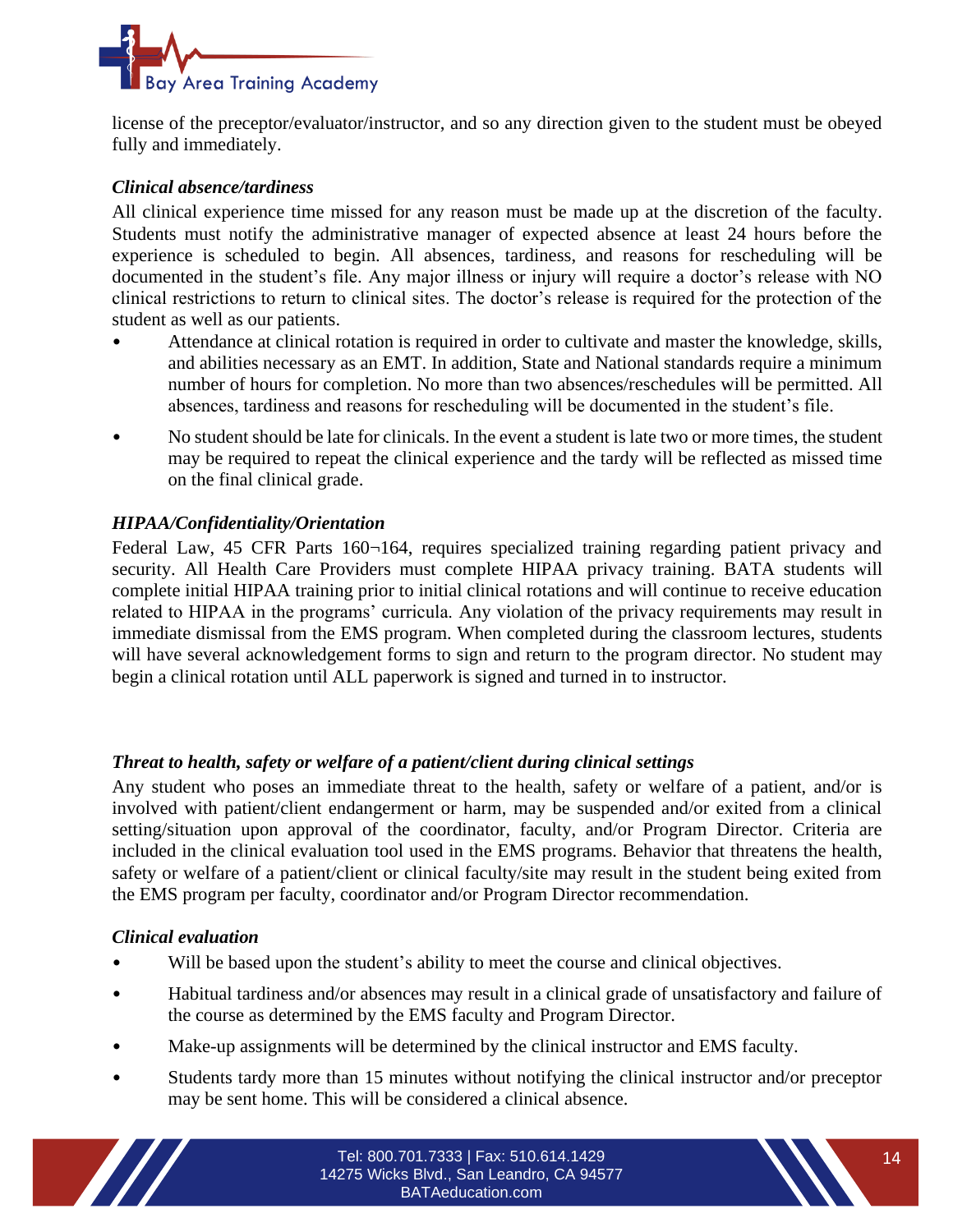

- Tardiness: If tardiness is unavoidable, students must notify preceptor before scheduled arrival time.
- Be responsible for taking assignments from Preceptors/Evaluators and never begin care on patients without permission and supervision.
- Be responsible for documentation on all assigned clients in collaboration with primary care staff, preceptor, or instructor, as instructed, including obtaining necessary preceptor signature(s).
- Be aware of patient's status at all times.
- If a student is unprepared for a clinical experience, they may be sent home, which would be recorded as a clinical absence.
- An 80% grade average must be held by the student PRIOR to going to the clinical area.
- Clinical performance and understanding of theory are evaluated daily using criteria detailed on an evaluation tool. Any areas needing improvement should be addressed prior to the next clinical assignment.
- Any unsatisfactory overall clinical evaluation, as evaluated by the evaluator/preceptor, may result in failure of the course.
- Students are encouraged to have dependable transportation to all clinicals.

## *Paperwork*

ALL documentation (patient ride along evaluations) and assignments (i.e. case studies, projects) are to be completed and turned in on time as listed in the syllabus. Failure to complete these items in the allotted time will result in a 50% grade reduction for that clinical rotation. The evaluations are to be signed and each patient contact initialed by the preceptor or evaluator at the clinical site. Any form of falsifying documents or plagiarism will not be tolerated and will result in immediate disciplinary actions up to and including dismissal from the EMS Program.

# **Grading**

## *Grading Policies for all Programs (classroom, lab, and clinical)*

Each student is held responsible for learning material presented in classes and being able to utilize this information in the clinical area. Reading assignments for class are expected to be completed prior to class time. Course grades are divided into three categories: Quiz and exam grades, Labs/Professionalism, and Clinical experience. All three components MUST be successfully completed to obtain a passing grade in this course. In addition, the Lead Instructor must be satisfied as to the student's competency in order for a student to receive a passing grade in any course or proficiency. All written work must be completed in proper format and graded satisfactory prior to final exam in order for the student to be eligible to take the final exam.

## *Exams/quizzes*

Check offs, quizzes, and exams may be offered in different modalities. It is expected that students will take the exam on the day scheduled. Prior notification to the instructor is required in the event of a scheduling conflict with an exam. If there is an emergency (i.e., death in family, illness severe enough to have doctor's excuse), a different exam may be given at a specific time (which may be outside of regular class time) and placed within one week of the date originally scheduled or as determined by the

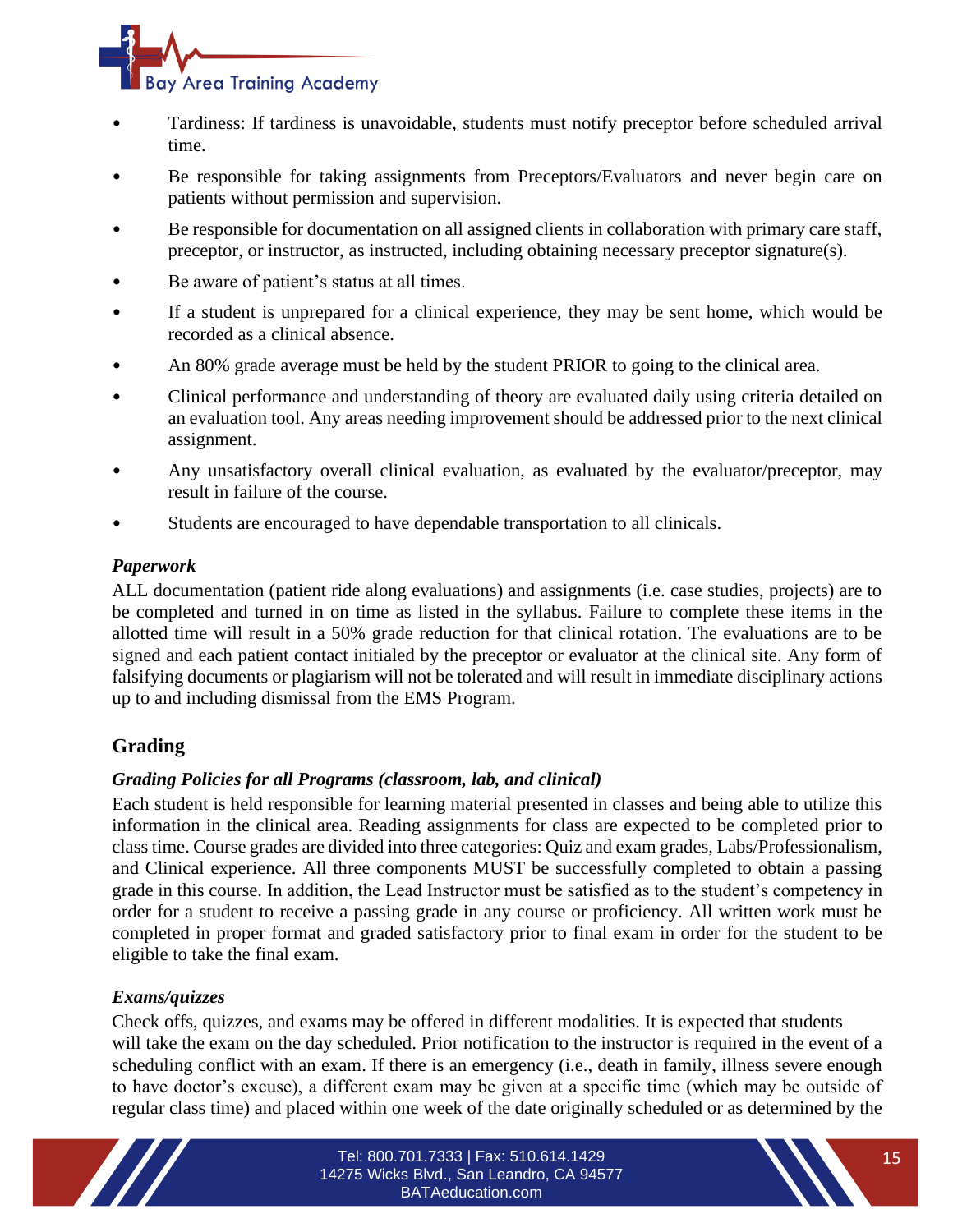

faculty. If arrangements by a student to take a missed exam are not made within one week following this scheduled exam, a score of "0" will be given for that exam.

Once an exam has begun (i.e., distribution of exam papers or computer passwords) no student will be permitted to enter the test site. Absence from any test may result in the loss of one letter grade for unexcused absence/tardiness. The student who is late or absent for an exam will take another exam with appropriate points deducted. **Students must have an 80% grade average minimum in order to receive credit for the course**. Grading scale is as follows:

| <b>Grade Percentages</b> |                                             |
|--------------------------|---------------------------------------------|
| 98 to 100%               | $A+$                                        |
| 94 to 97%                | A                                           |
| 90 to 93%                | $A -$                                       |
| 87 to 89%                | $B+$                                        |
| 83 to 86%                | B                                           |
| 80 to 82%                | B--------- Lower threshold of passing grade |
| 77 to 79%                | $C+$                                        |
| 75 to 76%                | C                                           |
| 70 to 74%                | $C-$                                        |
| 60 to 69%                | D                                           |
| Below 60%                | F                                           |
|                          |                                             |

Students must satisfactorily meet all lab and clinical requirements to receive credit for any course. The clinical grade is a based on the paperwork submitted relative to each clinical experience and is NOT the sole basis for successful completion of the class. Students must achieve a satisfactory rating on each Clinical Evaluation as indicated by the Preceptor/Evaluator. Elements of evaluation include clinical objectives, assignments, run reports, case studies, attendance, and student competency. Students achieving less than 80% will require approval of the Program Director for any remediation. A minimum grade of 80% is the passing level for all course work. Students must demonstrate satisfactory clinical performance to receive credit, and a grade of 80% or better for the course. Additional assignments, testing, guidelines, standards, and requirements will be in the course syllabus.

Final Exam: A comprehensive Final Written Examination is given and must be passed with minimum score of 80% to complete the EMS Program. The National Registry Psychomotor exam will be proctored at the conclusion of the program. This involves 10 individual skills exams. Each student is allowed to retake any skills test twice. If a student does not pass a National Registry Skill after the third attempt, the student will be mandated remediation. The student reserves the right to contact the program director should they feel they meet the need to retest a fourth time. It is at the discretion of the program director to allow for retest. If a retest is warranted by the program director for a fourth attempt, the student will be allowed to test.

## **Immunization Advisory**

Immunizations are required in order to participate in clinical education. Individuals with allergies to required immunizations should seek expert advice from their healthcare provider so that they may receive information to make an informed decision regarding their exposure to infectious diseases in the healthcare field. A statement from the student's healthcare provider noting that the student may proceed through the program with no limitations will be required of all students.

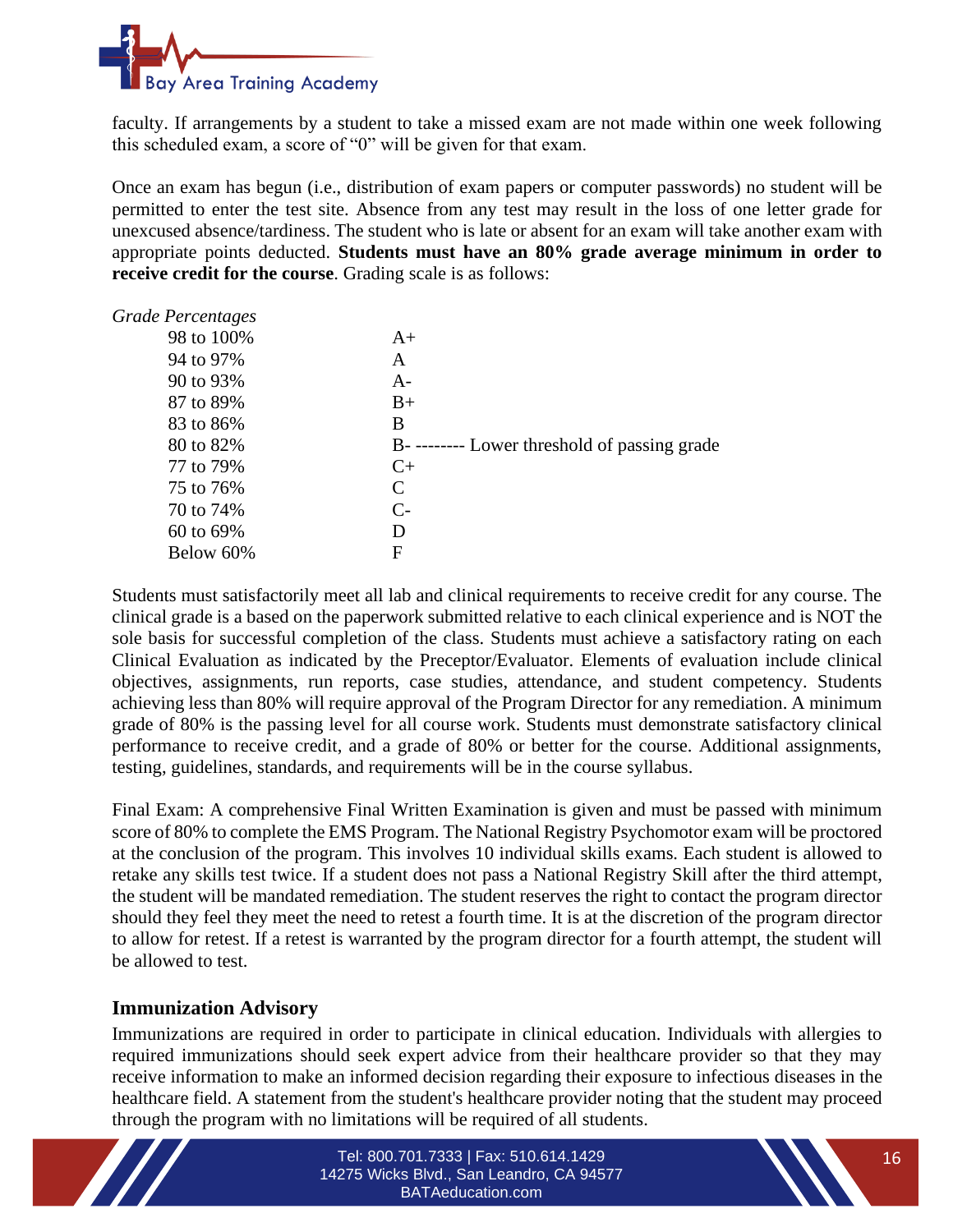

## **Name and/or Address Changes**

Students are required to keep the information in their student record current during their respective course. When a change is necessary, the student is directed to the administrative manager to make an official change in their record. The administrative manager will make sure the student fills out an appropriate change form. Upon receipt of the appropriate form, the student's EMS records will be changed.

## **Uniforms**

EMS Students represent Bay Area Training Academy's EMT Programs and are expected to present themselves at all classes, clinical sites, and school functions in complete uniform as well as maintaining a neat professional appearance. Students who do not follow these guidelines will be subject to disciplinary actions as deemed warranted by the faculty, preceptors, and/or Program Director up to and including dismissal from the EMT program.

#### *Appearance Standards*

- Uniform Polo Shirt (provided by BATA). Shirt must be tucked in at all times.
- Uniform pants must be long pant-leg, navy blue, plain front (provided by BATA through a designated uniform store)
- Uniform pants must be over the boots at all times. Pants cannot be tucked in the boots.
- Black belt with buckle to be worn with pants.
- Black EMS style boots
- Solid black or navy-blue socks that cover the ankle.
- NO Jewelry, with the exception of a watch, is permitted in the Clinical or Lab setting.
- Wrist Watch with second hand or digital seconds.
- Hats and sunglasses are only to be worn while out of doors, and Sunglasses may not be work while interacting with patients, real *or* simulated.
- Hair must be maintained in a clean, conservative fashion. Long hair must be kept off the shoulders and tied back. Hair that could become tangled in metal or machinery or which would fall onto patient during evaluation is unacceptable. No extremes of color or cut are appropriate.
- Fingernails should be clean and short.
- Facial Hair must be neatly trimmed or clean-shaven and conform to CDC guidelines (Facial hair may not touch a mask.)
- Stethoscope, approved protective eyewear, penlight, and scissors may be allowed.
- CURRENT and Valid CPR card ON PERSON, AT ALL TIMES.
- Students must provide laptop or tablet at every class lecture
- ID CARD: students are required to keep their EMT Student ID Card visibly on their person (clipped to uniform shirt or other approved manner) at every class, lab, and clinical shift.

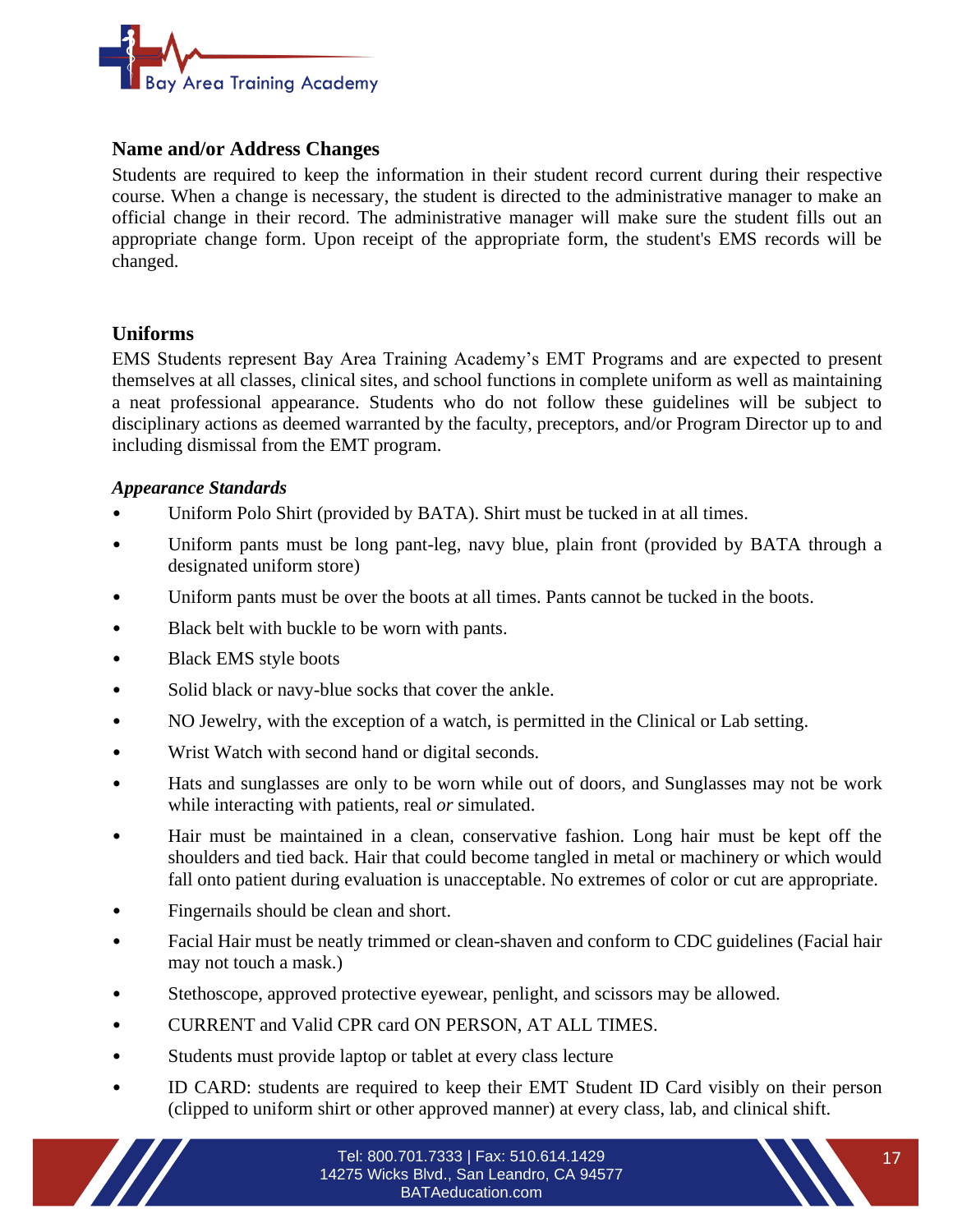

VALUABLES OTHER THAN THOSE REQUIRED FOR COURSEWORK SHOULD BE KEPT AT HOME. Bay Area Training Academy Programs and clinical affiliates accept NO RESPONSIBILITY for theft or loss of student's personal belongings.

## **Classroom Procedures**

Each student may be assigned a permanent seat in the classroom at the beginning of the program by the Instructor, which is to be used throughout the program, unless otherwise directed.

Students shall address all instructors with respect as their primary instructor and follow all verbal and written orders. All non-students shall be considered guest of the class and shall be provided respect accordingly. Students shall be respectful of other instructors, faculty, staff, and guests.

To ask a question during class, students should raise a hand and await acknowledgment from the instructor. Once acknowledged, preface the question as appropriate to the subject being discussed while being courteous and respectful. Students may remain seated while asking their questions but should speak in a manner that allows all other individuals in the classroom to hear the question. Students should strive to keep all questions relative to subject matter being discussed.

Students shall not talk among themselves, or otherwise be disruptive, when class is in session. Students will maintain an alert and attentive attitude at all times during class.

Sleeping in class will not be tolerated.

The consumption of non-alcoholic beverages during class is allowed if the drink is contained in a bottle with a screw on lid. Eating is permitted in the break room and in student classrooms only during lunch and dinner breaks as designated by the instructor.

The use of Tabaco, Alcohol, and other drugs while on BATA campus will not be tolerated and will result in immediate disciplinary action up to and including termination from the program. E-cigarettes and vapes are included in this category and shall not be used while on campus.

The classroom and lab shall always be left in a neat and orderly fashion at the conclusion of each class, with tables and chairs wiped down.

## **Campus Procedures**

Break periods will be provided at the discretion of the instructor. However, the recommended typical "class time" to "break time" ratio will normally be fifty (50) minutes to ten (10) minutes. All breaks shall be taken in the areas and manner designated by the staff/instructors. All breaks shall be conducted in a quiet and orderly fashion so as not to disrupt other classes in progress, the routine business of the academy staff, and other crews working out of the campus.

All trash and refuse generated by students shall be placed in the trash receptacles provided. These receptacles will be emptied at the end of the class day by the student class.



Tel: 800.701.7333 | Fax: 510.614.1429 18 14275 Wicks Blvd., San Leandro, CA 94577 BATAeducation.com

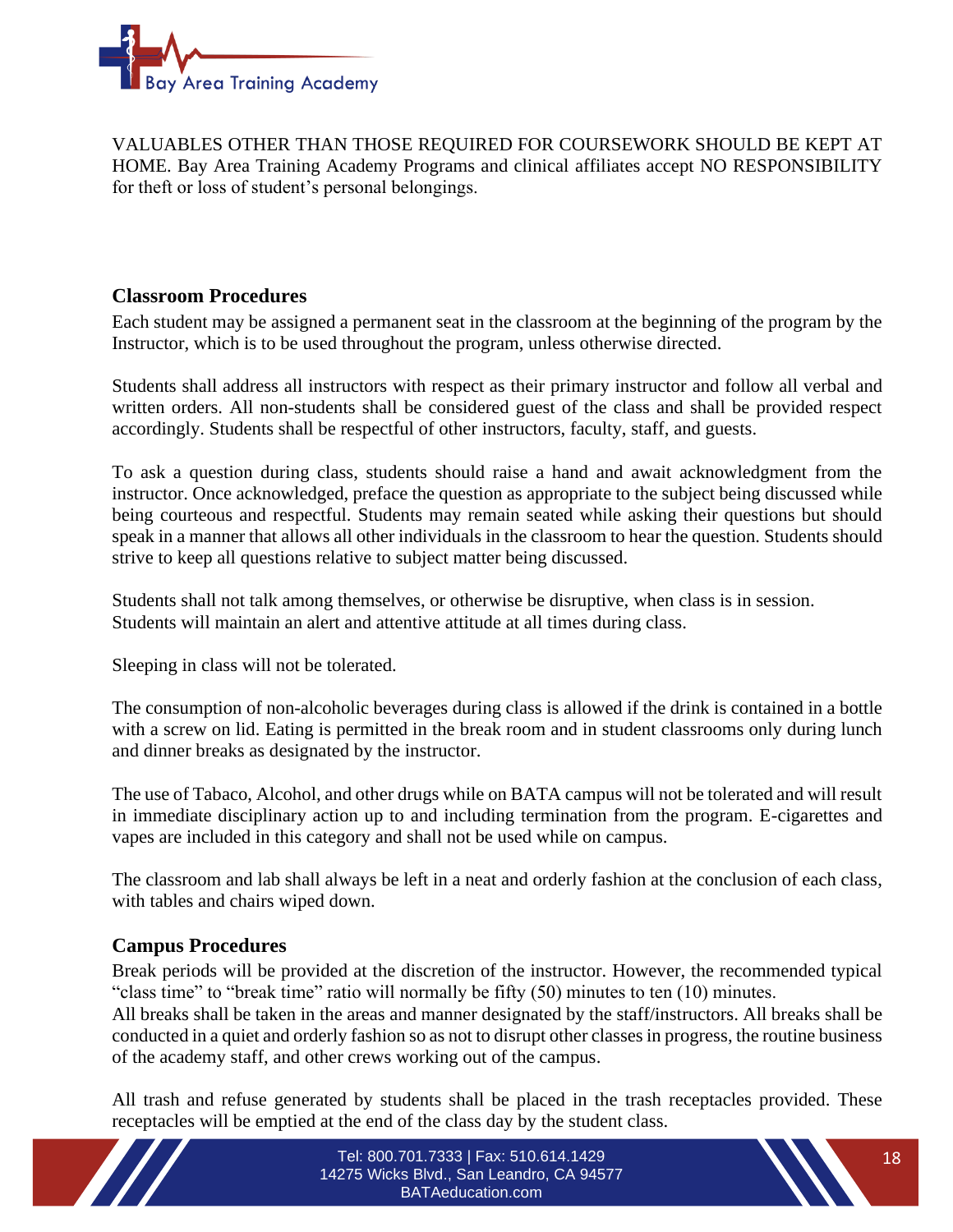

Any student returning late to the classroom from a break shall quietly enter the room and take their assigned seat. Student(s) will then provide a written explanation of the reason for the tardiness to the Instructor by the end of that class day.

Cell Phones: Cell phones are to be kept in the silent or vibrate mode during class. Students are not to use cell phones during class, lab, or clinicals except in the case of an emergency. No cell phones or other electronic devices will be allowed during tests and/or quizzes unless approved by the instructor and used strictly for the purpose of completing online testing. This includes the use of smart watches and other electronic devices.

## **Anti-Harassment Policy**

Bay Area Training Academy is committed to providing an educational environment free from unlawful discrimination and harassment. This policy prohibits sexual harassment and harassment based on pregnancy, childbirth, related medical conditions, race, religious, creed, color, national origin or ancestry; physical or mental disability; medical condition; marital status; age, sexual orientation or any other status protected by federal state or local law or ordinance regulations. All such harassment and discrimination are unlawful BATA's zero tolerance anti-harassment and anti- discrimination policy applies to all persons involved in the operation of the school and prohibits unlawful harassment and /or discrimination by any employee of the school including faculty, coworkers or students.

Prohibited conduct includes but is not limited to:

- Verbal conduct such as derogatory remarks, jokes or other comments.
- Unwanted sexual advances invitations or comments.
- Visual conduct such as derogatory and or sexually oriented images, drawings or gestures.
- Any conduct that would be deemed inappropriate in a social media or electronic format.
- Physical conduct such as fighting, assault, unwanted touching, blocking of normal movement, interfering with education in any manner.
- Threats and demands to submit to sexual requests as a contention of continued success in return for favors.
- Retaliation for having reported or threatened to report harassment.

The following steps should be taken if at any time a student or faculty member feels harassment or violation has occurred.

- 1. The individual should first make an attempt to contact the Program Director immediately following an incident. If the harassment involves the Program Director, the CEO of BATA should be contacted directly.
- 2. The complaint should include a written statement of the details that have occurs names of the individual and witnesses.
- 3. Investigation of the event will commence.

If a student or faculty member thinks that he/she has been harassed or retaliated against for resisting or complaining about an incident the employee may file a complaint with the appropriate agency. The nearest agency office is listed in the telephone book or the World Wide Web. All harassment or violation of the learning environment will be dealt with swiftly and with resolution. Students or Faculty may be

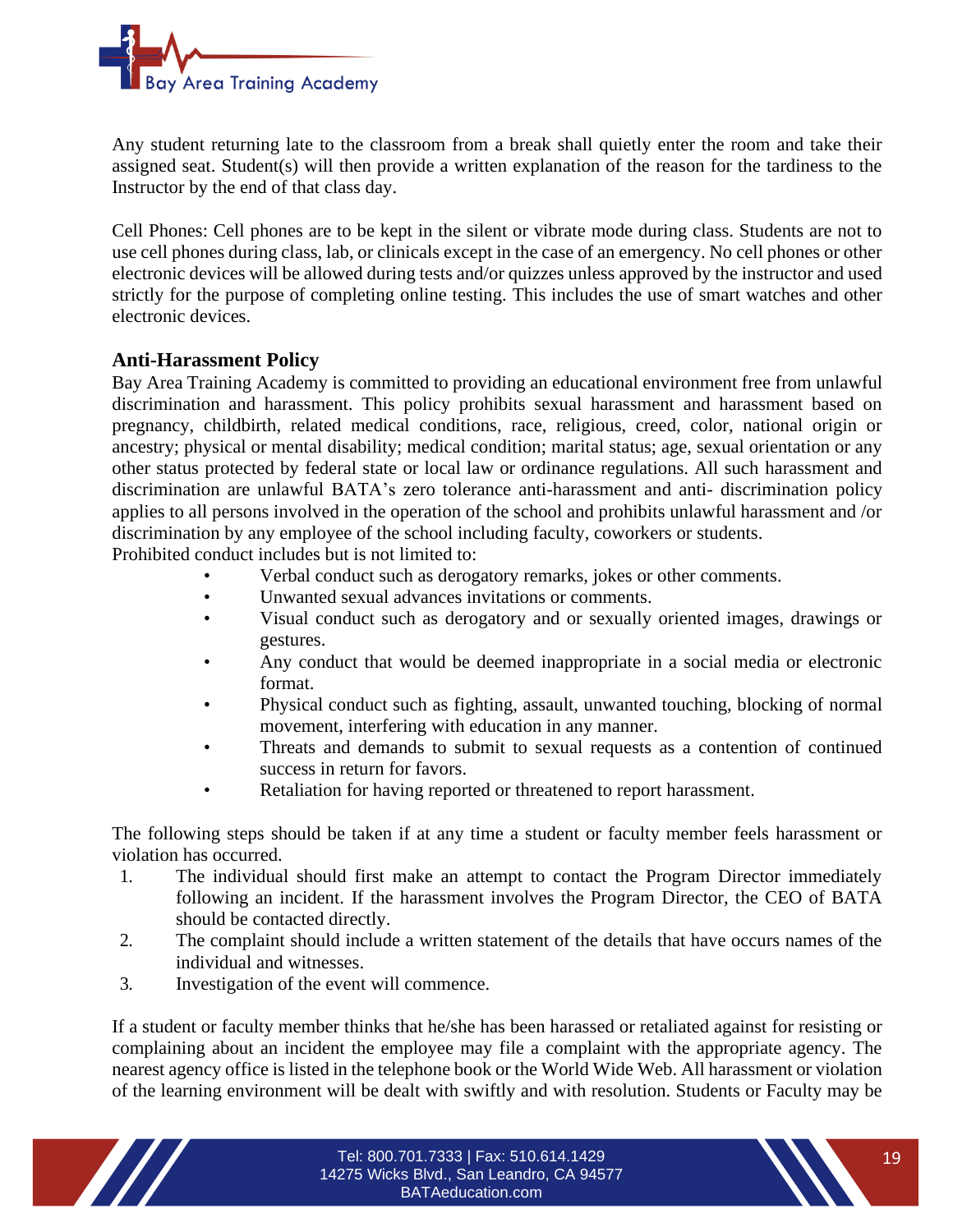

asked to leave the classroom setting at once with suspension of activates until a resolution has been made. Civil and or criminal action may be warranted for extreme cases involving a violation.

## **Student Service**

- Tutoring Services will be made available at student request within reason.
- Payment plans can be made available upon written request to the CEO.
- Career services are available for current students and alumni.
- Clinical placement services will be made available in order to comply with state requirements.

#### **Distance Learning**

All classes will be taught on site. No distance learning will be offered. Students who wish to drop the course may elect to roll their tuition over into another future course in order to continue their education.

#### **Financial Aid**

At this time no financial aid is offered at Bay Area Training Academy. Students may elect to make payments at the discretion of the CFO. If this occurs a written contract will be generated in order to clearly outline all payment dates, times and amounts.

#### **Housing Information**

Bay Area Training Academy offers classes during normal business hours and does not supply student housing. A kitchen and break room area are available for student refreshment and is accessible during school or study hours. Bay Area Training Academy does not endorse any lodging nor is it responsible to provide permanent or temporary housing. In San Leandro, rooms can be rented for approximately \$750 per month with one-bedroom apartments renting for approximately \$1,200. Students taking courses who would like to travel to San Leandro should ask for information on rates from nearby hotels which include Red Lion Hotel (Rates starting at \$116/night) or the Marina Inn (Rates starting at \$125), or Bay Breeze Inn (Rates starting at \$76/night). Bay area Training Academy EMT takes no responsibility for that students secures a place to stay while enrolled in any of its programs.

## **Job Placement Assistance**

All graduating students of the Bay Area Training Academy are eligible for job placement assistance but are not guaranteed any job placements. Today's successful career placement relies on expertise, networking and resourcefulness's BATA is the one and only resource new Emergency Medical Technicians (Occupational Classification Code 29-2041) need in order to find a fulfilling career. Faculty members will work closely with students to prepare them for the current job market in the emergency medical services industry so that upon graduation students will be well prepared.

Bay Area Training Academy has already contacted several local ambulance providers in the San Francisco Bay Area for assistance with new student job placement. The local ambulance representatives are scheduled to appear as guest speakers during the final week of classes as a recruitment effort. These local ambulance representatives will be given the opportunity to speak about their respective Company